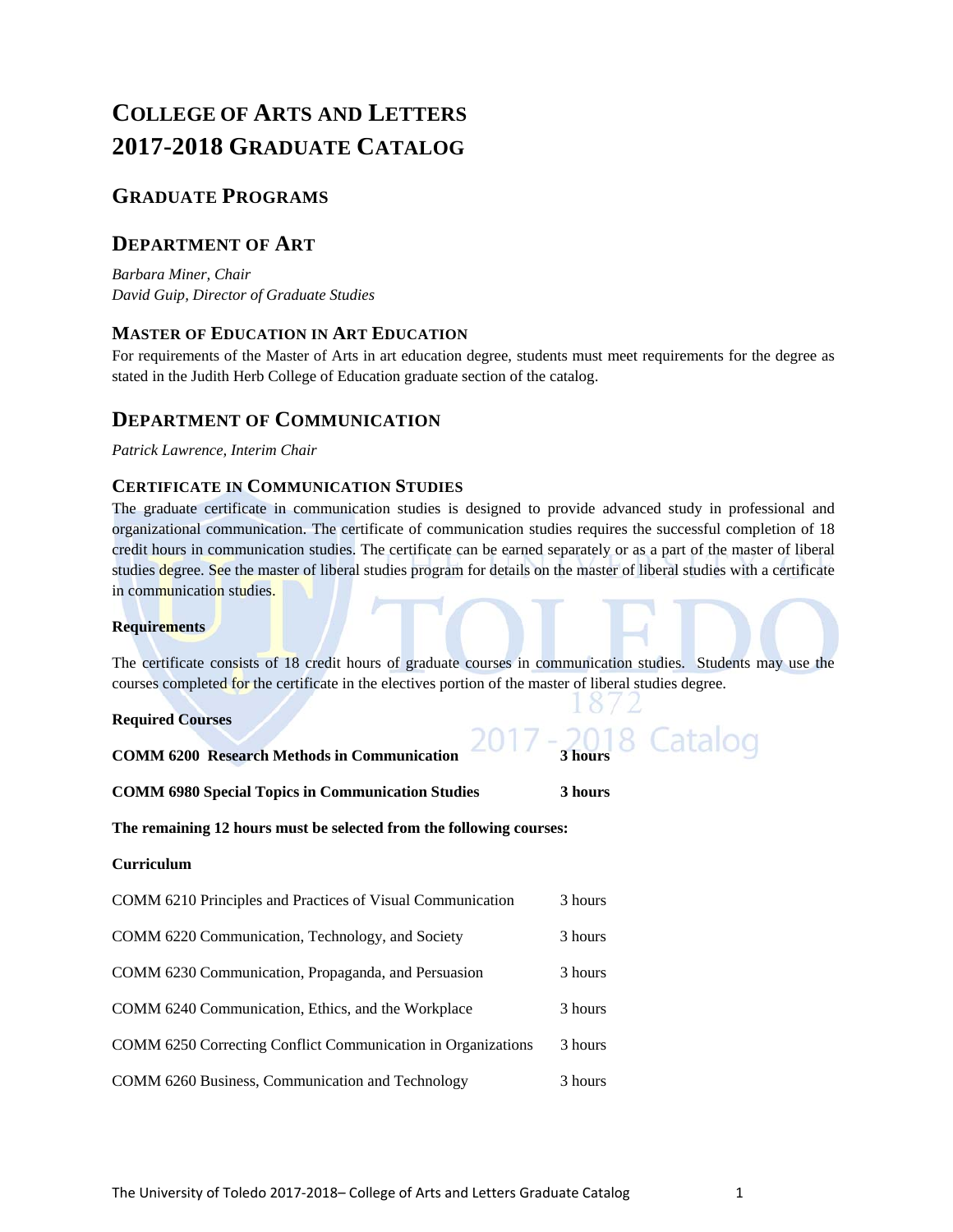# **DISABILITY STUDIES PROGRAM**

For the requirements of the dual Disability Studies—MBA program, students should consult the Disability Studies entry in the undergraduate section of the College of Arts and Letters, and the requirements as listed in the graduate catalog of the College of Business and Innovation.

# **DEPARTMENT OF ECONOMICS**

*Michael Dowd, Chair David Black, Director of Graduate Studies*

# **Requirements for the Master's Program**

The economics department offers the Master of Arts in Economics degree, the Master of Arts in Economics degree with an applied econometrics specialization, and the Master of Arts in Economics and Education degree. In all cases, students must complete a minimum of 30 hours of graduate work that includes the following:

1. At least one course from each of two different fields, in addition to the following basic theory requirements (or their equivalents):

(a) ECON 5150 Advanced Macroeconomic Theory (b)ECON 5200 Advanced Microeconomic Theory (c)ECON5300 Introduction to Mathematical Economics (d)ECON 5810 Econometrics Models and Methods I

The graduate adviser may waive the ECON 5300 requirement for students who have an adequate background in mathematics.

2. Any courses taken at the graduate level outside of the partment of Economics must be approved by the graduate adviser.

3. Credits in excess of seven hours in economics courses numbered 6000 through 6990 will not ordinarily be applicable to the 30 hours.

- 4. Candidates for either degree are required to pass a comprehensive written examination in macroeconomics and microeconomics. In addition, the department may require an oral examination.
- 5. In addition to the 30 hours of course work, candidates must satisfy a writing requirement of either a thesis or a seminar paper.

A candidate who elects the thesis option must submit a thesis for review by a committee of at least three faculty members and satisfy College of Graduate Studies thesis requirements. Such a candidate may receive a maximum of seven credit hours following the successful defense of that thesis. A candidate who elects the non-thesis option must submit a seminar paper, or its equivalent, for review by at least two faculty members. No credit hours will be earned for the seminar paper.

# **Early Admission to Master's Degree Program in Economics**

A special opportunity exists for undergraduate students at the University of Toledo interested in pursuing a Master's of Arts Degree in Economics. Being evaluated by the same criteria as graduate students, undergraduate students have the opportunity to apply advanced-level work to their undergraduate degree requirements while, at the same time, securing a significant "head start" toward satisfying the requirements for a master's degree in Economics. Qualifying undergraduate students are allowed to apply particular courses (and associated credit hours) towards **both** their undergraduate and graduate degree requirements.

If accepted into this program undergraduate students may register for up to 3 graduate-level Economics courses (9 credit hours). Because the M.A. degree in Economics requires 30 credit hours of graduate-level work, students who complete 9 of those hours as an undergraduate student have to complete only 21 additional credit hours as a graduate student to receive their master's degree.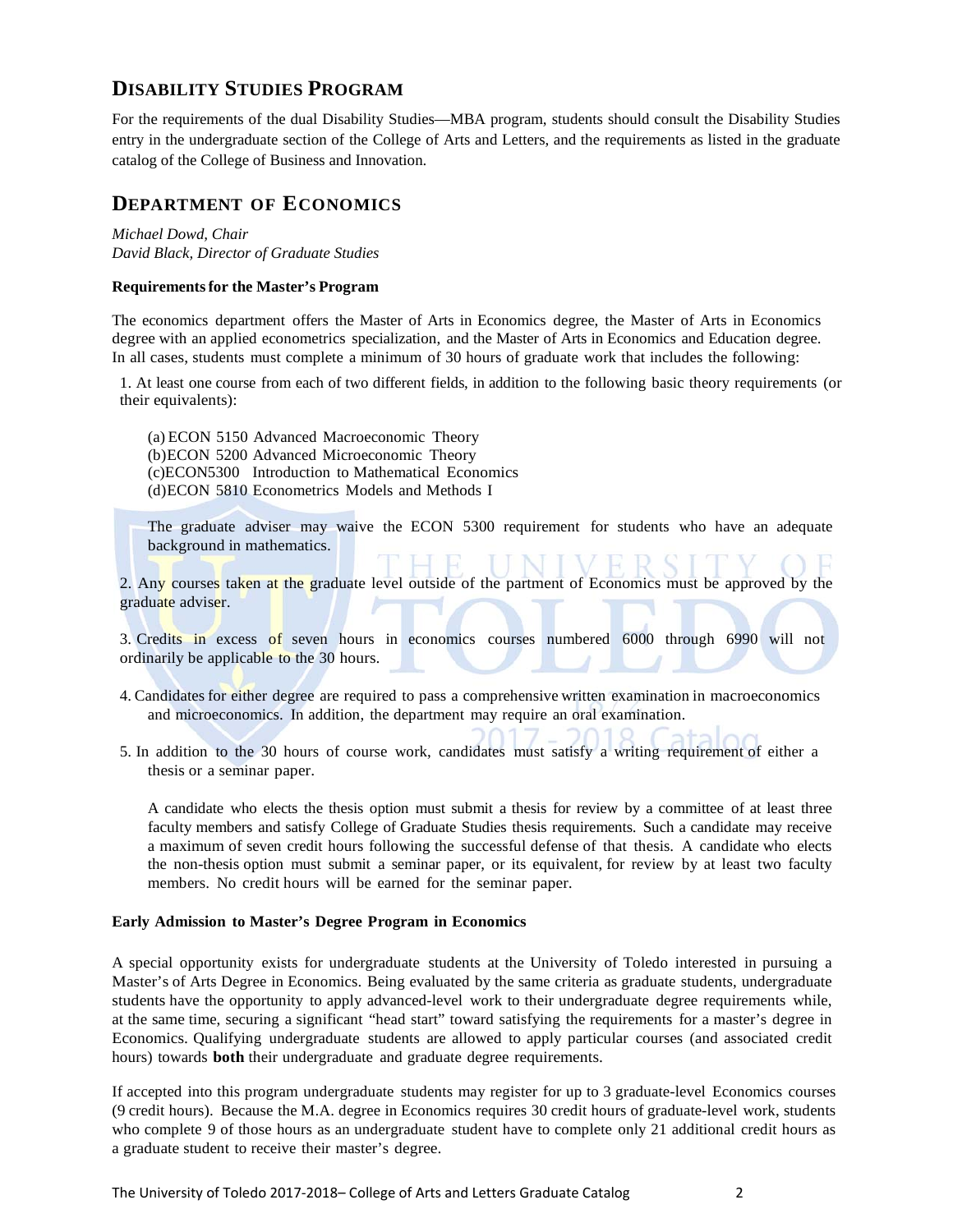Undergraduate students with a declared major or minor in Economics and a cumulative GPA in Economics courses of 3.3 or higher are eligible for this program. Students accepted into this program must consult and receive prior approval from the Department of Economics' graduate director as to which courses at the University of Toledo may be applied for dual credit toward both undergraduate and graduate degree requirements. Students interested in this program are encouraged to speak with the Department of Economics' Chair, graduate director, or undergraduate advisor for additional information and the application form for this program

## **Specialization in Econometrics**

The master's program with an applied econometrics specialization is designed to afford interested, wellqualified candidates for the master's in economics an opportunity to study econometrics on a more intensive and applied basis. The applied econometrics specialization would enable candidates to develop applied econometric skills through hands- on research combined with textbook-lecture learning.

The specialization in applied econometrics is an option in the M.A. program in economics. Students who elect the specialization option will normally need two full years of study to complete the program. In the first year, an M.A. candidate in the specialization will complete the regular M.A. core requirements, an additional econometric course (ECON 5820), and field/related course work. Further, the M.A. candidate is required to pass a written comprehensive examination in econometrics, as well as the usual written comprehensive examinations required of all students. In the second year of the program, the candidate will enroll in a sequence of two applied econometrics seminars (ECON 6810 and ECON 6820) and engage in thesis work.

# **Internships**

The department offers a public service internship, requiring seven credit hours of ECON 6940. In addition to ECON 6940, the intern is allowed to include up to three credit hours of either ECON 6900 or 6990 toward the 30 credit hours required for a Master of Arts degree. K.

### **Master of Arts and Education**

For the degree of Master of Arts and Education, students must meet requirements for the degree as stated in the Judith Herb College of Education graduate section of this catalog.

#### atalog **DEPARTMENT OF ENGLISH LANGUAGE AND LITERATURE**

#### *Sara Lundquist, Chair*

*Parama Sarkar, Director of Graduate Studies, Advisor for Graduate Students in the Literature Concentration Douglas Coleman, Advisor for Graduate Students in the English as a Foreign Language Concentration*

### **Requirements for the Master's Program**

#### **M.A. in English with a Concentration in Literature**

The M.A. degree (literature concentration) requires 33 hours of course work. Graduate students who are accepted into the program as teaching assistants are further required to take ENGL 6010 Seminar in English Instruction: Composition, an additional three-hour course, for a total of 36 hours.

All students working toward the Master of Arts with a concentration in literature must satisfy the following requirements:

(a) The course work shall include:

One of the following two courses

• **either** ENGL 5750 History of Literary Criticism

**or** ENGL 5780 Literary Theories and Criticism OR ENGL 5750 History of Criticism OR LING 5190 Sociolinguistics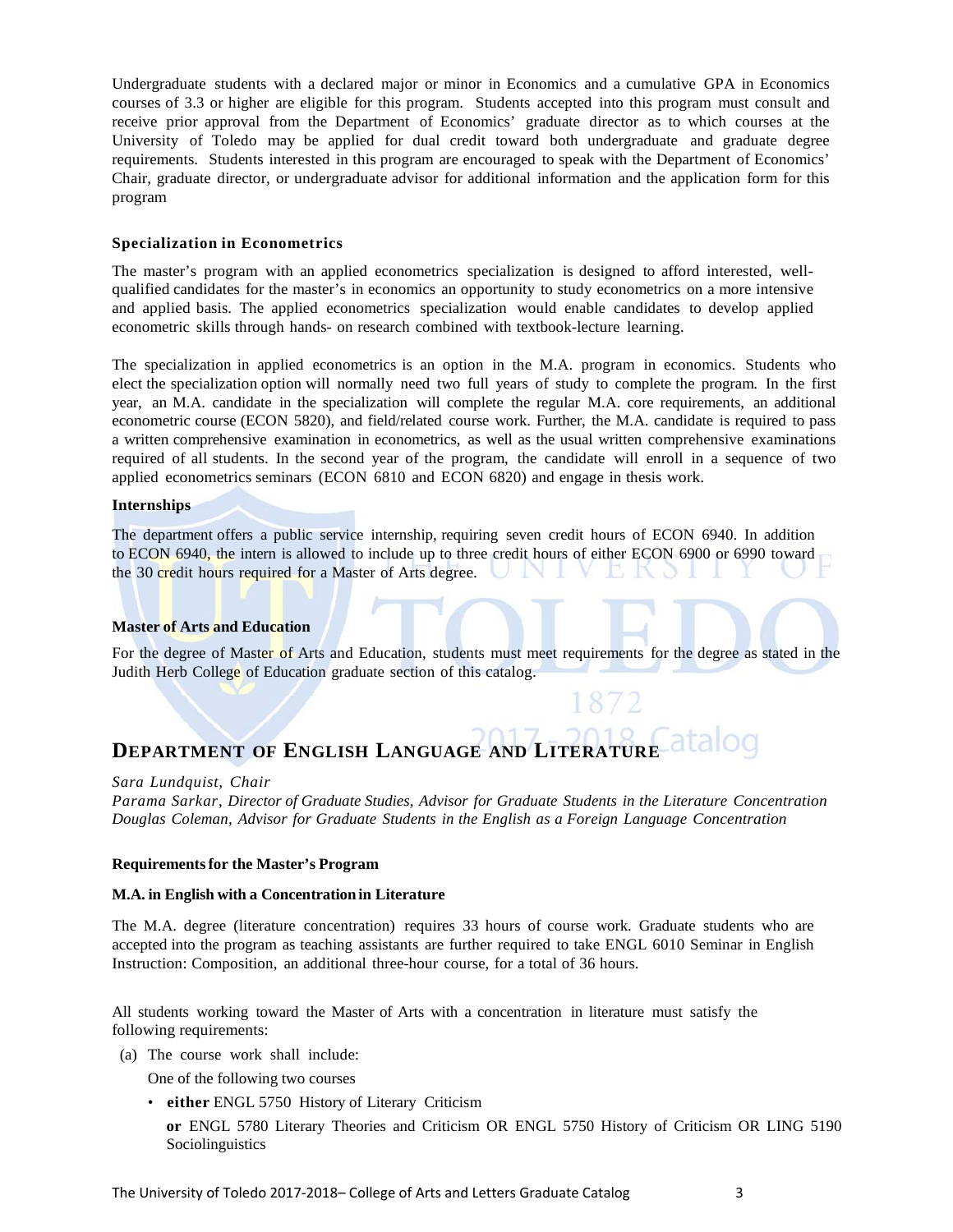ENGL 5790 Approaches to Research in English;

At least two seminars (6000 level courses in English excluding 6010, 6180, and 6890)

Students who have completed any of these course requirements or their equivalents at the graduate level before admission to the College of Graduate Studies may petition the director of graduate studies in English for substitutions.

- (b) Of the remaining 21 hours of course work for the degree, students may take a maximum of two courses from other departments in the humanities, fine arts or social sciences, as approved by the director of graduate studies. Students may count one independent study course toward the degree.
- (c) Candidates must successfully pass the MA Exam and submit a satisfactory MA Portfolio, details of which can be found on the department web site.

# **M.A. in English with a Concentration in English as a Second Language**

**(E.S.L.)**

The M.A. in E.S.L. requires 35 hours of course work. A maximum of one course counted toward a master's degree may be an independent study.

Required courses (The requirements for certain courses may be met by other courses substituted at the discretion of the advisor):

- ENGL/LING 5150: Linguistic Principles
- ENGL/LING 5100: History of the English Language
- LING 5190: Sociolinguistics
- ENGL/LING 6150: Applied Linguistics I
- ENGL/LING 6170: Applied Linguistics II
- $\bullet$  ENGL 6190: Environments for ESL
- ENGL 6940: Internship in ESL; must be taken twice, two credits each time
- ENGL 5430: Issues in Second Language Education
- Three other courses (9 semester hours) meeting advisor approval, one of which may be outside ENGL or LING

**JIVERSITY** 

ENGL 6970: Master's Thesis (at least one credit hour)

**Foreign Language Requirement**. A grade of "C" or better in a third year foreign language course or the equivalent. An entry-level course with a graduate number does not fulfill this requirement. The requirement is waived for non- native speakers of English and may also be waived on the basis of an examination conducted by the Department of Foreign Languages. If a student has successfully completed a year of coursework in one language and more than a year of study in a second, and one of them is a non-Western language (Chinese, Japanese, Arabic, Swahili, etc.), this also satisfies the requirement. Candidates may fulfill the foreign language requirement by signing up for a three credit, graduate-level, Independent Study.

**Thesis Requirement**. The MA in English requires a master's thesis, with at least one (1) credit hour of ENGL 6970: Master's Thesis.

### **M.A. and Ed. Degree in English as a Second Language (E.S.L.)**

For the degree of Master of Arts and Education, students must meet requirements for the degree as stated in the Judith Herb College of Education Graduate Catalog. Specialization courses require approval of faculty advisors of the collaborating departments.

**Foreign Language Requirement**. A grade of "C" or better in a third year foreign language course or the equivalent. An entry-level course with a graduate number does not fulfill this requirement. The requirement is waived for non- native speakers of English and may also be waived on the basis of an examination conducted by the Department of Foreign Languages. If a student has successfully completed a year of coursework in one language and more than a year of study in a second, and one of them is a non-Western language (Chinese,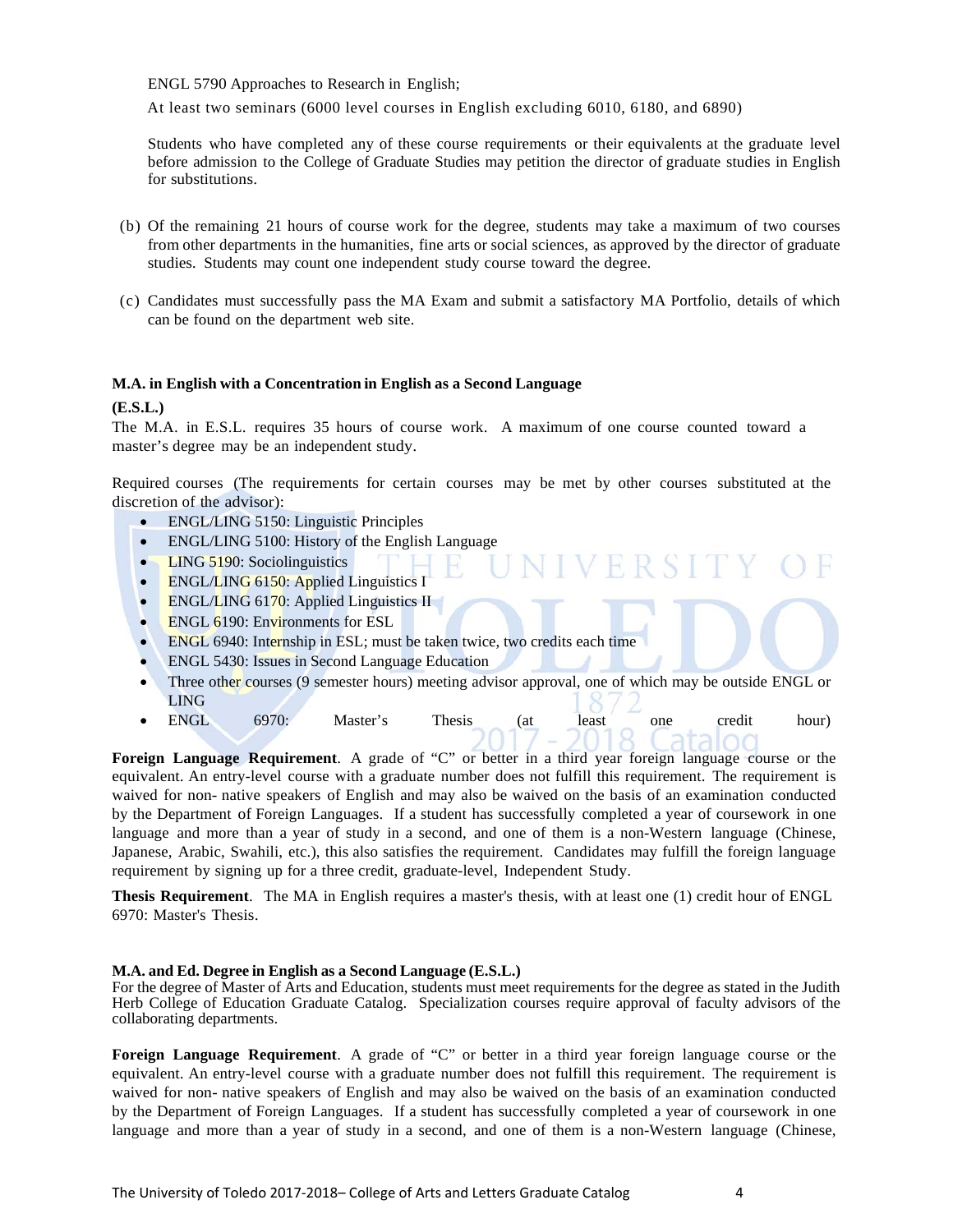Japanese, Arabic, Swahili, etc.), this also satisfies the requirement. Candidates may fulfill the foreign language requirement by signing up for a three credit, graduate-level, Independent Study.

**Thesis / Project Requirement**. The MA-Ed. in ESL requires a thesis or project. If the student chooses to write a thesis, either ENGL 6970: Master's Thesis or CI 6960: Master's Thesis in Curriculum and Instruction must be taken for at least three (3) credit hours. A student in the MA-Ed. in ESL may also elect to complete a project, in which case CI 6920: Master's Research Project in Curriculum and Instruction must be taken for at least three (3) credit hours.

#### **Certificate in the Teaching of Writing**

A certificate in the teaching of writing can be earned as part of the master's degree in English (either literature or English-as-a-Second-Language concentration). The certificate also can be earned separately from the degree.

The certificate is designed to offer continuing education for regional high school teachers of English and composition; to offer specialized education in composition to those earning master's degrees who wish to pursue work as teachers of writing at regional community colleges and area universities; and to provide graduate students with the opportunity to earn job credentials in composition, as well as in literature.

#### **Application**

Those applying for both the M.A. in English and the certificate in the teaching of writing program should submit application materials for each to the College of Graduate Studies.

Those applying to work on the certificate alone must hold an undergraduate degree in English and submit an application form, a letter of interest, all college and graduate school transcripts, and two letters of recommendation to the College of Graduate Studies.

#### **Requirements**

Fifteen hours of course work are required for completion of the certificate:

#### **Theory**

ENGL 5780 Literary Theories and Criticism ENGL 5090 Current Writing Theory

#### **Praxis**

ENGL 6010 Instruction in Composition

This course assumes experience in teaching. Those not presently teaching will be asked to work with a teacher to gain that experience.

 $\sqrt{2}$ 

2018 Cata

### **Methods**

ENGL 6180 Methods in Composition Course Design and Assessment

#### **Research**

ENGL 6890 Certificate Capstone

Those students working on the master's degree also must fulfill all requirements of that degree.

No transfer of credits from other institutions will be allowed, although those students who complete ENGL 4090 while undergraduates at The University of Toledo will not be required to take ENGL 5090 if they received a grade of B or higher.

#### **M.A. and Ed. Degree in Literature**

For the degree of Master of Arts and Education, students must meet requirements for the degree as stated in the Judith Herb College of Education Graduate Catalog. Specialization courses require approval of faculty advisors of the collaborating departments.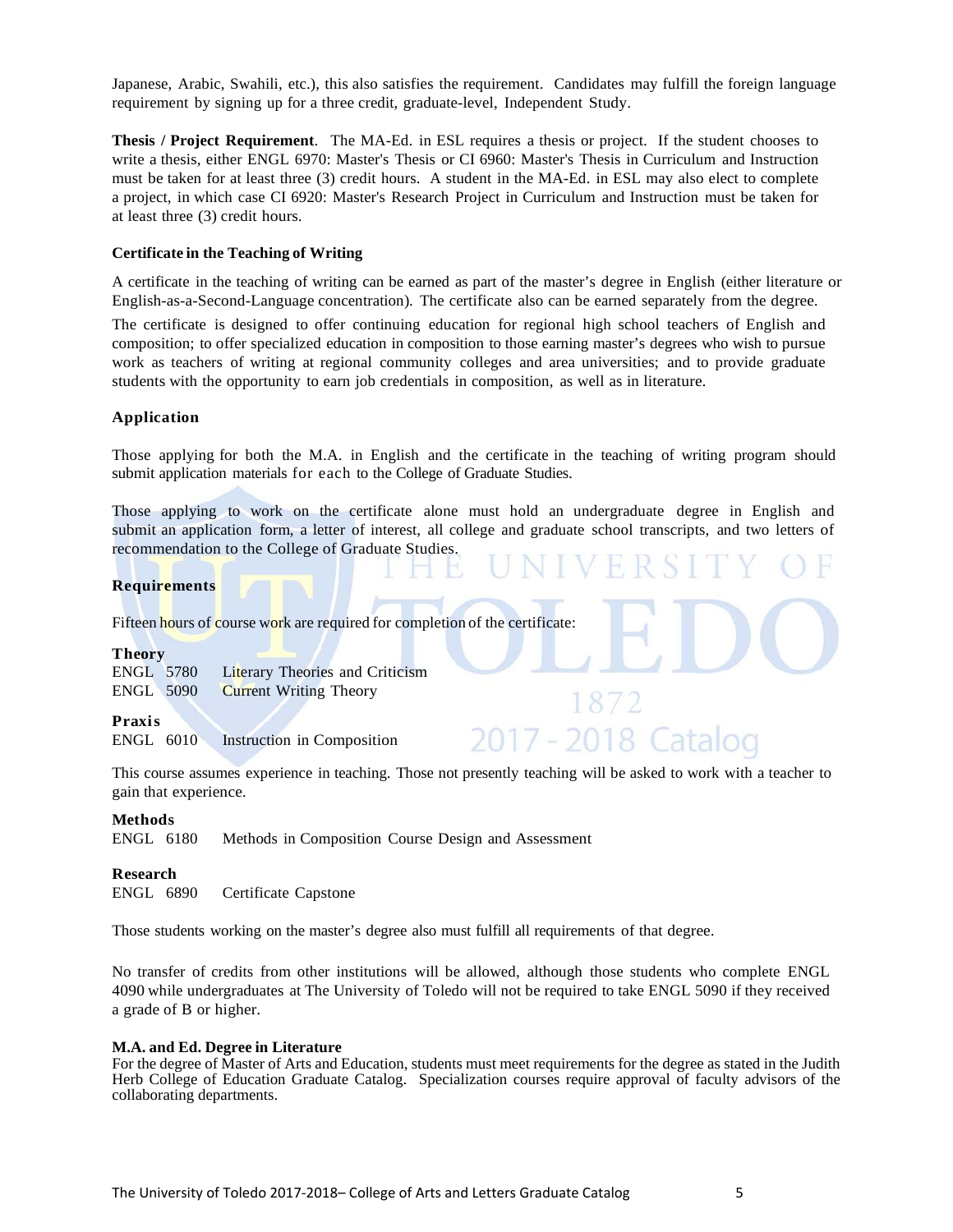# **DEPARTMENT OF FOREIGN LANGUAGES**

*Ruth A . Hottell, Chair Ruth A. Hottell, French Graduate Adviser An Chung Cheng, Spanish Graduate Adviser Friederike Emonds, German Graduate Adviser* 

# **Requirements for the Master of Arts in French, German, and Spanish**

Students must complete a minimum of 30 semester credit hours for the master of arts and a minimum of 30 semester credit hours for the master of arts and education.

For the degree of master of arts or master of arts and education with a major in French, German or Spanish, students must meet the following departmental requirements: present an undergraduate major in the language of interest from an accredited college or university; satisfactorily complete at least 18 hours of graduate credit in the major language (including courses 5010 and 5020 in French and German, 5010 and 5110 in Spanish); satisfactorily complete an additional 12 hours in the major language or in approved, cognate courses; pass a comprehensive examination; and demonstrate a reading proficiency in a foreign language other than the major. This may be done either by earning a passing grade in a foreign language course at or above the 3000 level, by passing an examination administered by the Department of Foreign Languages, or by successfully completing a graduate reading course offered by the department. A thesis may be presented for an additional six hours of credit in lieu of the comprehensive examination.

# **Master of Arts and Education**

For the degree of Master of Arts and Education, students must meet requirements for the degree as stated in the Judith Herb College of Education graduate section of this catalog.

# **DEPARTMENT OF GEOGRAPHY AND PLANNING**

### *Daniel J Hammel, Chair*

*Sujata Shetty, M.A. Program Director and M.A. Graduate Adviser*

# **Requirements for the Master's Program**

For the Master of Arts degree, students must meet the following departmental requirements, including 36 credit hours of graduate work:

- 1. 16 of the 36 minimum hours must be taken in the department at the 6000 level. Fifteen additional elective hours may be taken at the 5000 or 6000 level within the major. The 6100, 6150, 6910, and 6920 courses are mandatory. This 15-hour requirement may not include the following courses: 6700, 6910, 6940 and 6960.
- 2. A minimum of one graduate-level (at least three hours) course or seminar, approved by the adviser, must be taken in a related area outside the department. This may not include an independent study or research course.
- 3. The selection of geography and planning courses and related courses should comprise a unified program chosen in consultation with the graduate adviser.
- 4. At the end of the second semester of full-time work, the student takes a comprehensive written and oral exam upon completion of at least nine course credits, maintaining a B grade or better in 6100 and 6150, and a B average or better for all graduate work. Successful completion of the comprehensive exam entitles the student to become a formal candidate for the M.A. degree.
- 5. The student then seeks approval of a thesis topic, formulates a thesis committee, and submits the proposal for approval.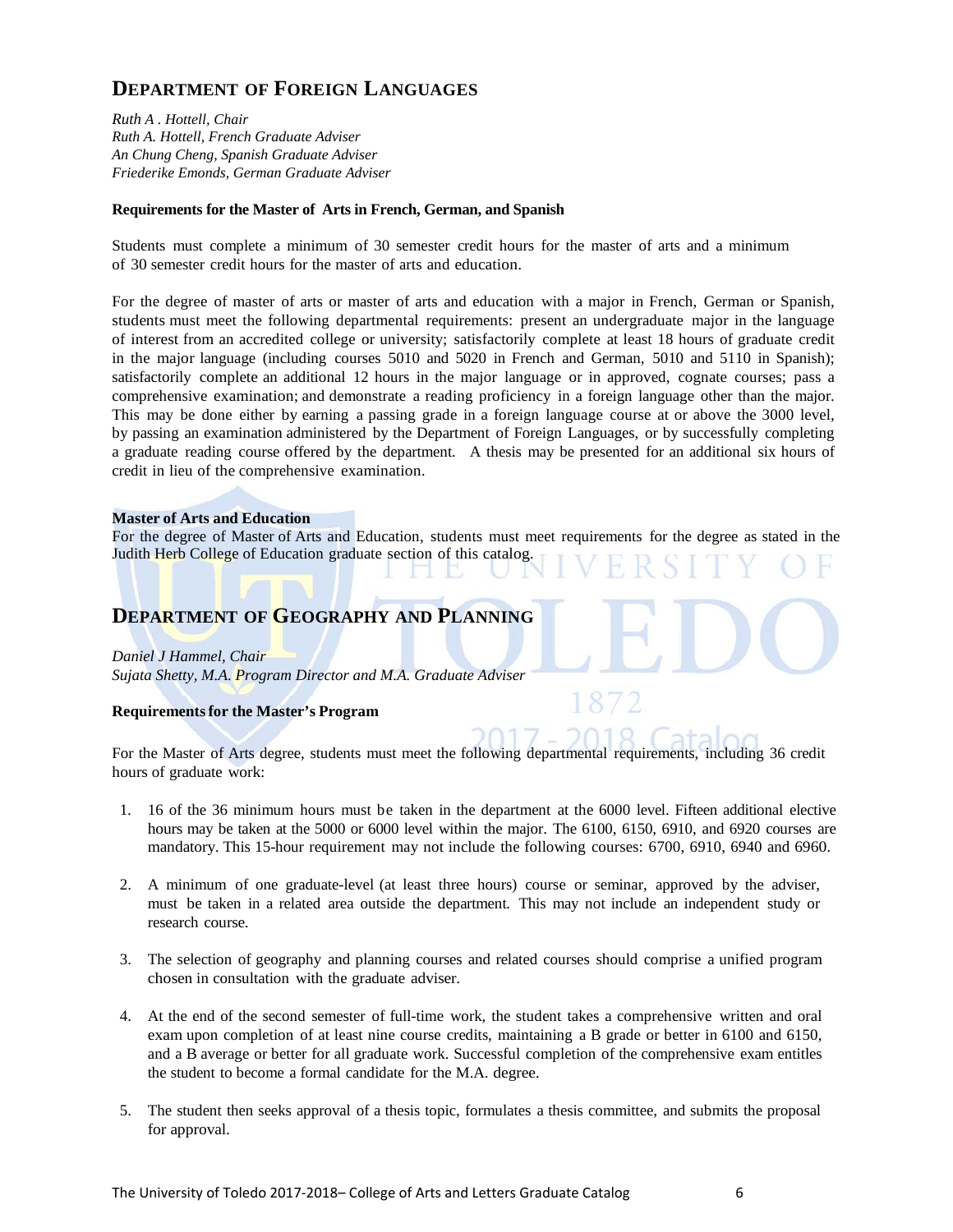- 6. The student should research and write an approved thesis under the direction of a thesis committee composed of departmental faculty members. The student may select an applied or traditional thesis option.
- 7. Upon completion of the thesis, an oral examination on the student's research, as it relates to general professional competence, will be required.
- 8. A minimum enrollment to qualify for the master's degree is two hours of thesis credits, but there may be as many as six hours within the 36 semester hours of graduate work.

The master's program is designed to provide a quality multidisciplinary education, foster theoretical and applied research in geography and planning, promote multicultural understanding, complement interdisciplinary work, and support local community outreach programs and grass-roots organizations. Faculty interests and research facilities offer opportunities to pursue intensive programs in community and urban planning, economic geography, geographic information science, environmental geography and planning, or cultural and behavioral geography.

### **Certificate in GIS and Applied Geography**

### **Requirements for completion**

Student enrolled full-time can complete the requirements for this 15-credit program in one year. Students admitted into the program for the fall semester should be able to enroll in all the necessary courses within the academic year and can complete their final project by the end of the spring semester.

### **Specific requirements:**

- Students enrolling in the program will be required to complete a minimum of 12 credits from the list of approved GIS technical courses;
- Students must complete a final three credit project workshop based on a terminal project related to a research problem specific to their discipline;
- Students must maintain a minimum "B" average to complete the certificate program.
- Course selection and the sequence of courses will be agreed upon by the student and the program coordinator to help students complete the program and gain the necessary skills.

2017 - 2018 Catalog

# **Course List**

GEPL 5490 Remote Sensing of the Environment

- GEPL 5500 Digital Image Analysis
- GEPL 5510 Geographic Information Systems
- GEPL 5520 Analytical and Computer Cartography
- GEPL 5180 Geographic Information System Applications
- GEPL 6190 Advanced Geographic Information Systems Seminar

GEPL 6950 Applied Geographics Project Workshop

### **MASTER OF ARTS AND EDUCATION**

For the degree of Master of Arts and Education, students must meet requirements for the degree as stated in the Judith Herb College of Education graduate section of this catalog.

# **DEPARTMENT OF HISTORY**

*Charles Beatty-Medina, Chai Kristen Geaman, Advisorof Graduate Studies*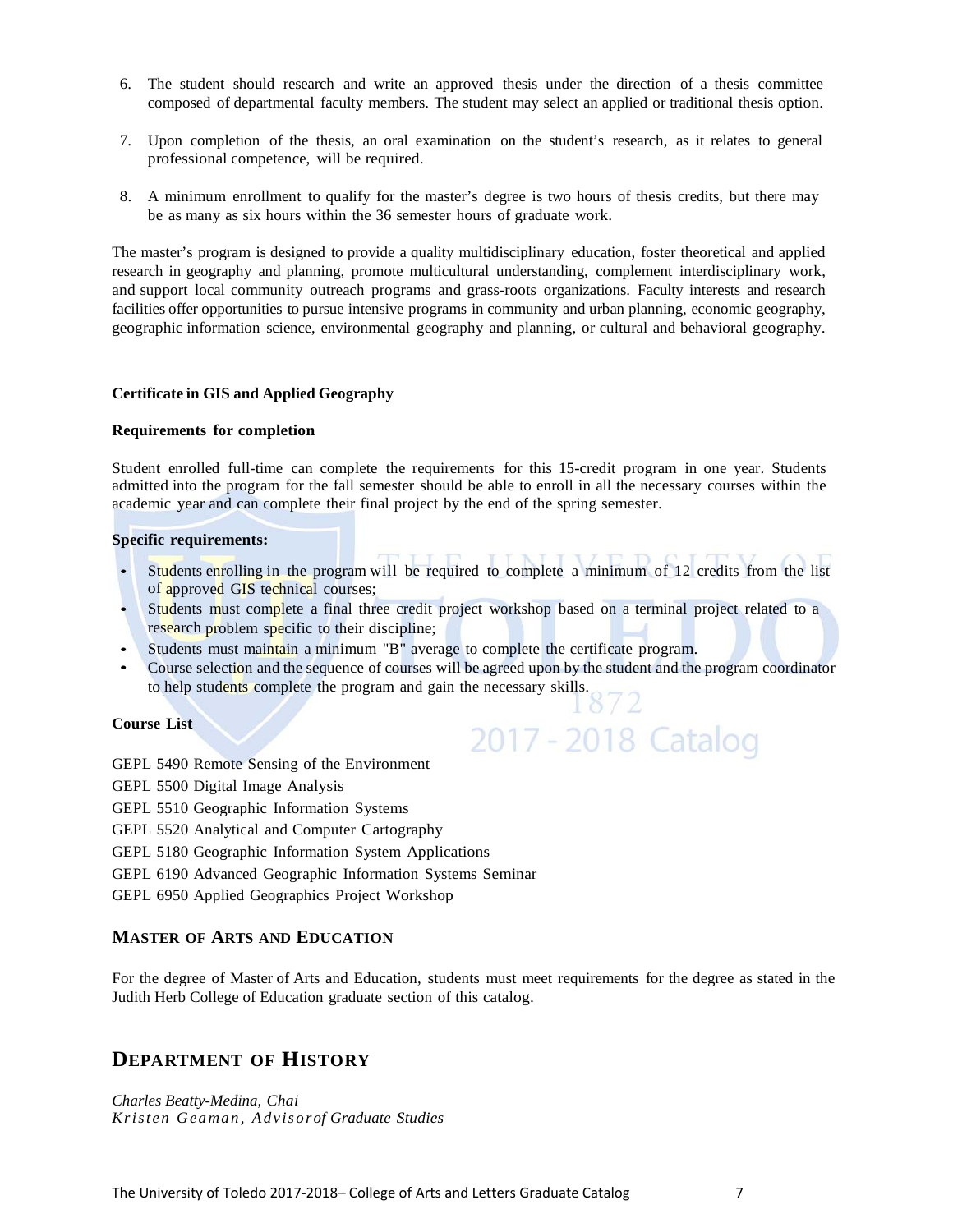#### **Admission**

All students seeking admission to graduate study are required to provide transcripts, GRE scores, three academic letters of recommendation, and a statement of research interests. The applicant's research interests should correlate to the expertise of the history department faculty. In addition, students whose native language is not English must submit TOEFL scores. For additional information, see the History Department's graduate handbook on the departmental website or contact the director of graduate studies.

The History program reviews applications in February for students to begin studies during the fall semester. The deadline for applications for admission with financial aid is January 31<sup>st</sup>. However, the College of Graduate Studies accepts applications throughout the year.

#### **Requirements for the Master of Arts Degree**

The student may earn the M.A. degree on a thesis or non-thesis tracking by completing 30 graduate credits an d a thesis; or 36 graduate credits with an examination at the end of the second year of study.. The choice between the two options should be made no later than the second semester of study. The student must maintain a B average, or better, in all graduate work. Each candidate for the M.A. degree must pass the following courses.

- HIST 6600: Historiography
- HIST 6930: Two seminars with this course number.
- In addition, HIST 6950: History Workshop is highly recommended

### **Requirements for the Master of Arts and Education Degree**

For the degree of Master of Arts and Education, students must meet the requirements for the degree as stated in the Judith Herb College of Education graduate section of this catalog. The Master of Arts and Education degree in history requires at least 21 hours of graduate credit in history or social studies (including HIST 6600: Historiography, and a history seminar 6930) within the total of 36 hours presented for the degree. To complete the program, students may choose either a written examination or a final project supervised by the student's advisor in the department of history.

### **Requirements for the Ph.D. Degree**

The doctor of philosophy degree in history requires a minimum of 62 hours beyond the master's degree, including 24 hours for the dissertation. Doctoral students must complete four seminars, a course in historiography, (HIST 8600), a n d a Professional Workshop (HIST 8950).

1872

#### **General Field**

The student must stand for an examination, written and oral, over one general field, such as U.S. history or modern

European history. See the departmental Graduate Handbook for additional details.

#### **Secondary Concentration**

The student must stand for examination in one major area of concentration. This normally will be the area in which the student will write the dissertation and in which the student has completed seminars and course work.

#### **Minor Field**

The student will be examined in a minor area outside the general field. Selection of this field will be made by the student in consultation with the advisor.

#### **Foreign Language Competency**

Every student, before taking the comprehensive examination, must pass an examination in a foreign language. The choice of the language required will lie with the student's advisor.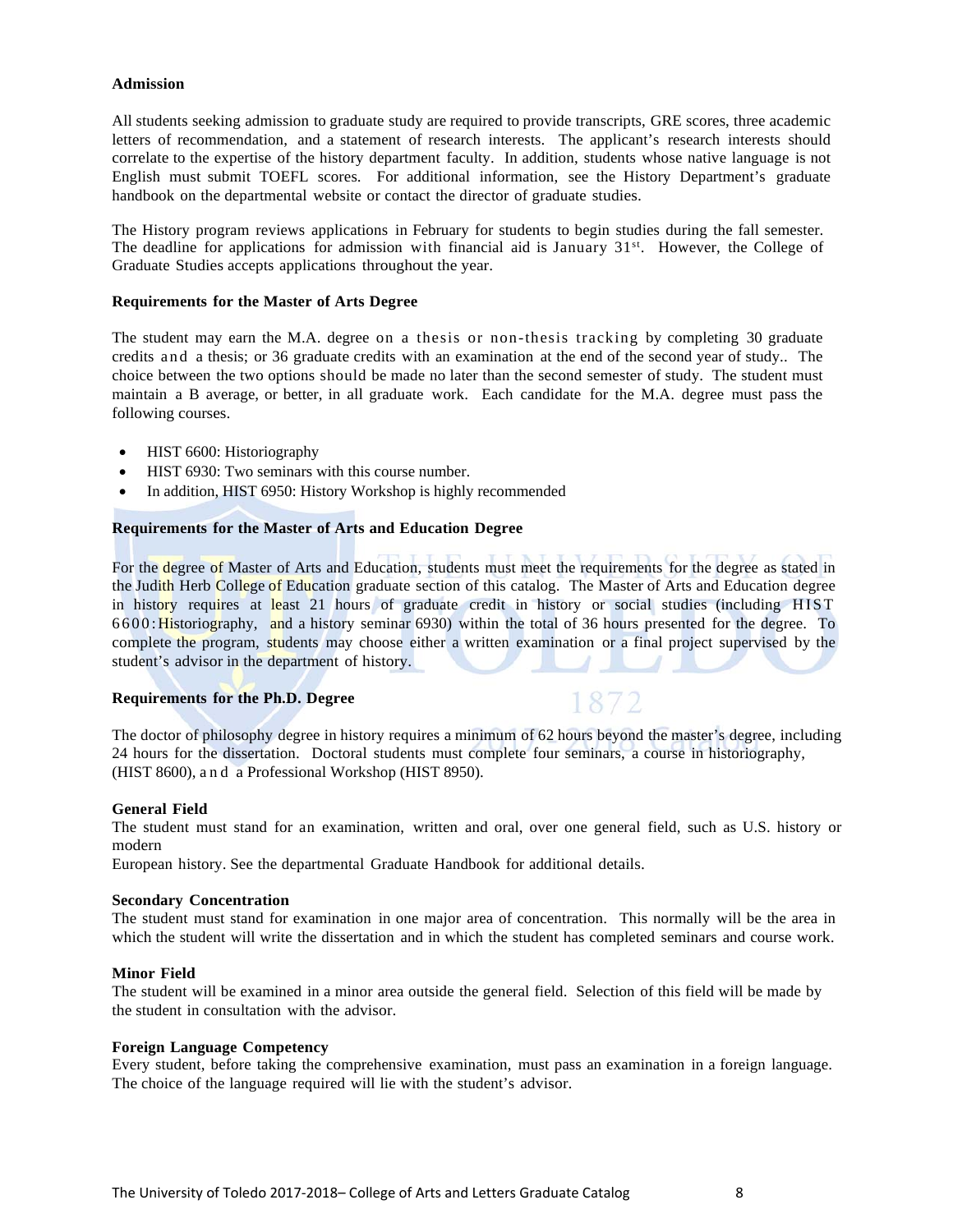# **MASTER OF LIBERAL STUDIES PROGRAM**

# *Jerry Van Hoy, Director*

The Master of Liberal Studies (MLS) Program at The University of Toledo seeks to provide an intellectually stimulating and academically rigorous education to students who seek to combine the challenge of graduate work with the freedom to explore new fields of knowledge. By its very nature, the MLS Program encourages interdisciplinary thinking and respects diverse philosophical and methodological approaches to knowledge. Degree requirements are flexible, allowing students to design a customized program of study that r e flects their unique a c a d e mi c interests. In designing the curriculum, students are able to choose from dozens of graduate courses taught campus-wide. You can also earn a graduate certificate as part of your plan of study by incorporating certificate courses as MLS electives.

Recognizing the unique challenges facing non-traditional students, the MLS program attempts to provide course offerings in a variety of formats. The MLS degree may be completed via distance learning or on campus. For further information, please see the master of liberal studies web page at http://www.utoledo.edu/al/mls or contact the director at jerry.vanhoy@utoledo.edu.

A Certificate in Women's and Gender Studies is available through the Master of Liberal Studies program. See the Women's and Gender Studies section of this catalog for details.

### **Admission**

All students seeking admission to the master of liberal studies program must file an online application with the College of Graduate Studies. Application materials consist of an application, a statement of purpose, writing sample, post- secondary transcripts (not necessary for applicants with a UT degree), and three letters of reference. Applicants with an undergraduate GPA of less than 2.70 must also submit GRE scores to be considered for admission. Applicants may request or may be requested to have an interview with the director.

### **Requirements for the Master of Liberal Studies Degree**

For the master of liberal studies degree, students must complete the following requirements, totaling 33 hours of study:

- 1. Core seminars (12 hours):
- MLS 6010:MLS Seminar in the Humanities
- MLS 6020: Seminar in the Social Sciences
- MLS 6030: Seminar in the Natural Sciences
- MLS 6040: Seminar in the Visual and Performing Arts

2. MLS 6100: Interdisciplinary Research Methods ,or another research methods course, chosen in consultation with the director and an adviser (3hours).

1872

17 - 2018 Catalog

- 3. Elective courses, chosen in consultation with the director (12-15 hours).
- 4. Capstone requirement (3-6 hours).

*Thesis option*: A thesis is a written report on original independent research conducted by the student under the supervision of his or her thesis adviser and thesis committee. The thesis must be written in scholarly format, with the appropriate citation format and extensive references. The literature review developed for the thesis proposal should serve as the initial component of the thesis. Typical thesis length: 50 to 70 pages including all tables, figures, and references.

*Project option*: A project is an applied or creative work. Generally a project will include a product that contributes knowledge via applied research or creative accomplishment (such as video, a course of study, short stories or essays). Projects must include an explanatory essay that includes an explanation of the methods and theory involved. In addition, the document will describe, in summarized fashion, the project development process. The literature review developed for the project proposal may serve as the basis of the explanatory essay. Typical explanatory essay length: 20 to 30 pages, including references.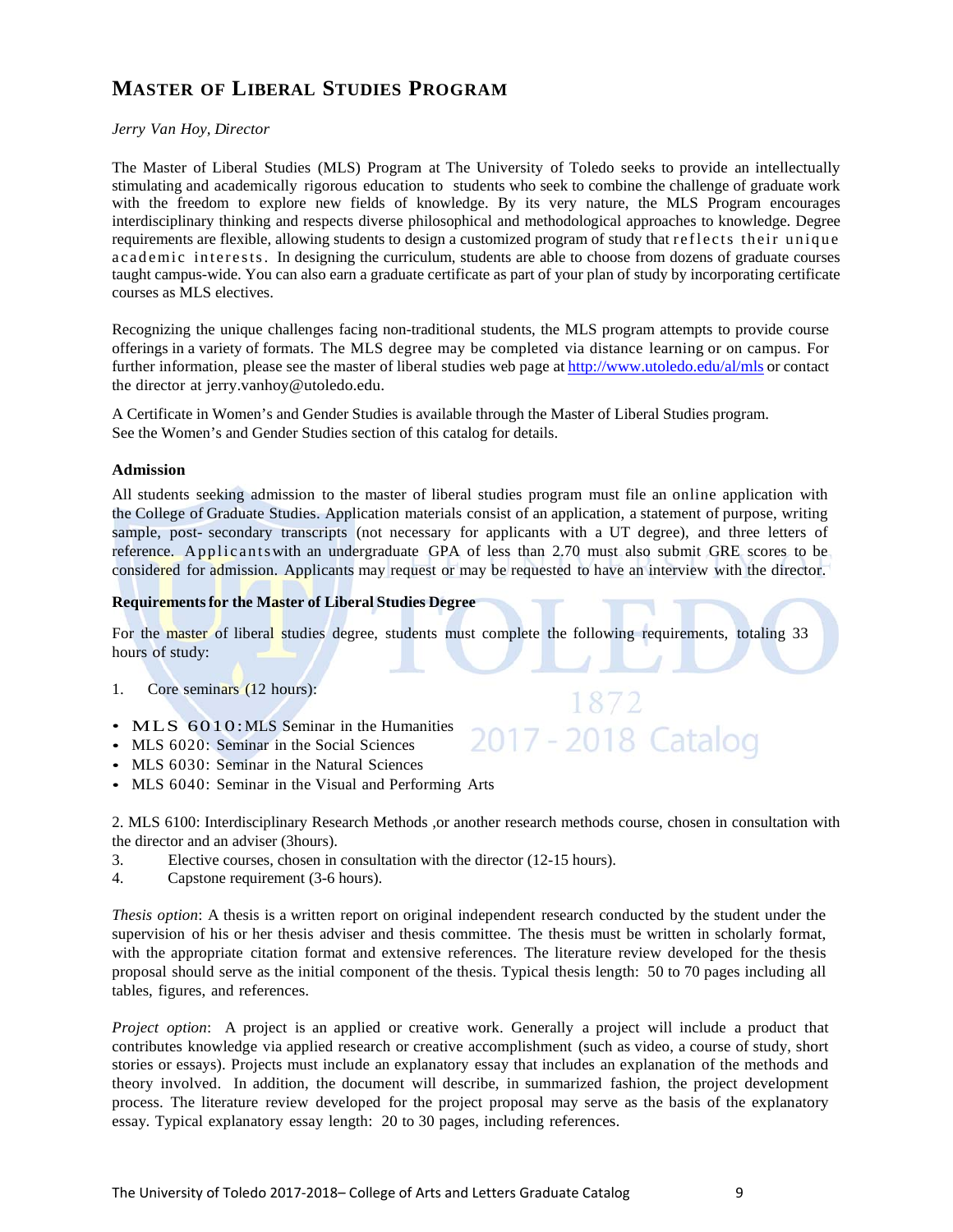# **Early Admission to the Master of Liberal Studies Program**

Students currently enrolled in the BA in Liberal Studies program of University College (UC) are given an opportunity to enroll in up to nine semester-hours of graduate course work in the Master of Liberal Studies (MLS) program of the College of Arts and Letters. . Students may then apply those courses and credit hours to both their BA and MLS degree requirements for graduation from The University of Toledo.

Undergraduate students accepted into the LS/MLS option will be admitted to the MLS program and allowed to complete three graduate level classes. They will then continue in the MLS program upon completion of the BA degree requirements. The nine hours of graduate course work will be applied to completion of both LS and MLS degree requirements. It will be the joint responsibility of staff in CALL and MLS to supervise students admitted to the LS/MLS option and to ensure that the limit of nine hours taken as an undergraduate is strictly enforced.

The following provisions apply to classes taken for graduate credit:

- 1. Graduate classes can be taken at The University of Toledo only *after* the student is accepted in to the LS/MLS joint program*.*
- 2. Only MLS classes numbered 6010-6040 may be included in the approved nine semester hours of graduate credit taken as an undergraduate.

Students must have a 3.3 cumulative undergraduate grade-point average to be considered for this option. Applications must contain:

- 1. A letter of application.
- 2. A completed "Regular Graduate Admission" form.
- 3. At least two letters of recommendation from faculty members teaching ALS/MLS classes, or upper-level classes in the students' proposed area of concentration at the graduate level.

The student and the MLS Graduate Adviser must develop an approved MLS plan of study and file this plan immediately after the student is granted graduate student status. The plan of study must specify the course work and credit hours that will be accepted as part of the LS/MLS early admission option.

1872

2017 - 2018 Catalog

# **DEPARTMENT OF MUSIC**

*Jason Stumbo, Chair David Jex, Graduate Adviser* 

# **Master of Music in Performance Degree**

For the master of music in performance degree, students must take a minimum of 30 hours of formal course work. Of the 30 hours, a minimum of 10 hours is required in applied study, leading to a graduate recital. In addition, students will be advised to select a balance of courses (minimum of 10 hours) among music theory, music history and literature, and pedagogy. The remaining 10 hours include the required Graduate Studies in Music course - MUS 5900 (three hours), ensembles (two hours), a document (two hours) and electives (three hours).

Applicants are required to audition for the applied faculty. A diagnostic music theory and history exam will be administered before the first semester of enrollment. The Department of Music observes the UT Graduate College requirements for admission as a graduate student. All applicants must have achieved a minimum 2.7 GPA in their undergraduate degree program in music from an accredited institution. Applicants who do not have a minimum undergraduate GPA of 2.70 are required to take the GRE and report the results to the College of Graduate Studies and the Department. The department assessment of the applicant's submitted application includes examination of the applicant's transcript and letters of recommendation.

Applicants for the Masters degree in Music Performance, with an undergraduate GPA below 2.7, must achieve a combined verbal and quantitative score of at least 800 on the GRE [if taken before August 2011] or 280 [if taken in August 2011 or later]. If they score below these standards, a student may receive provisional entrance upon the

The University of Toledo 2017-2018– College of Arts and Letters Graduate Catalog **10**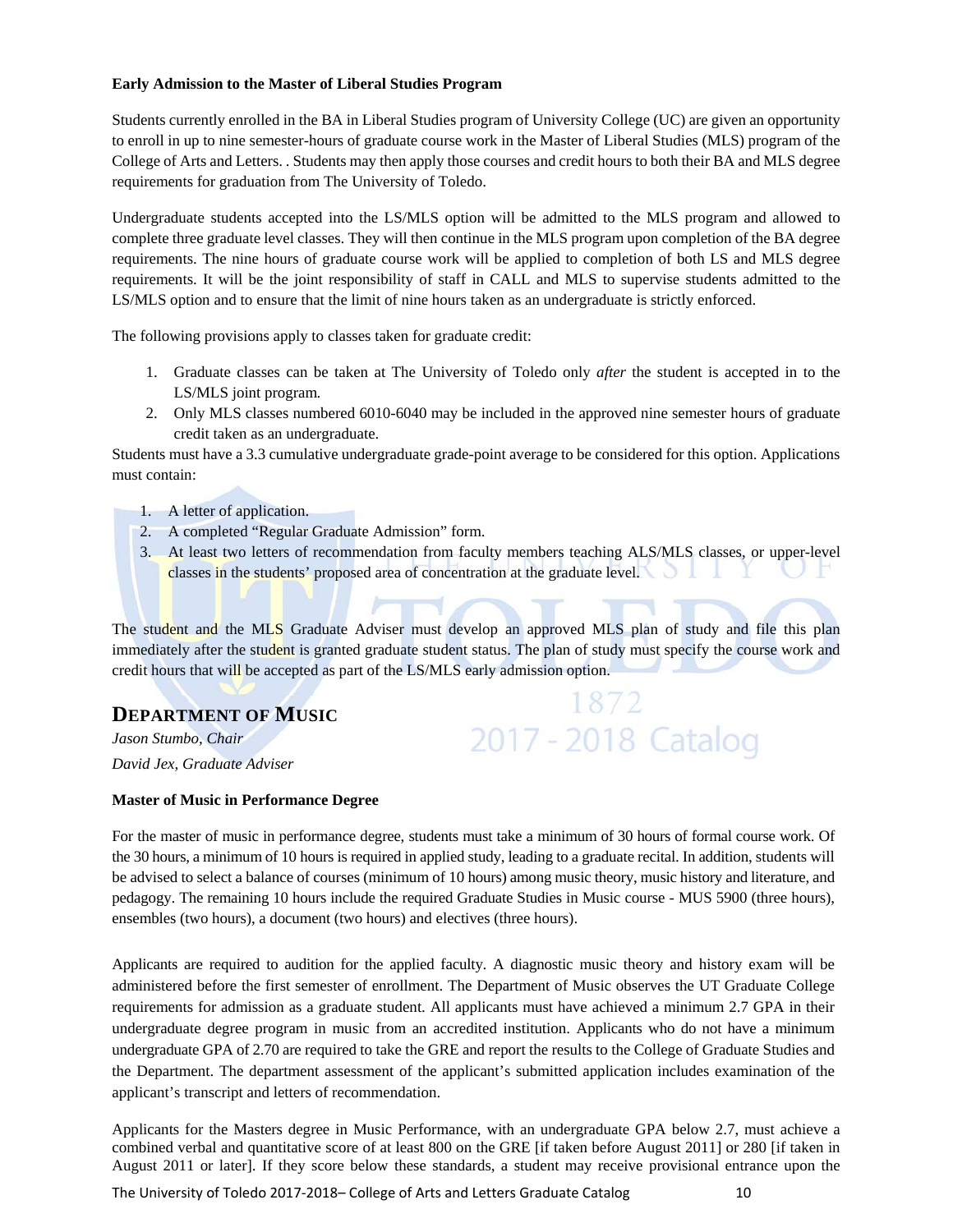determination by the department's Graduate Committee with stipulations on achievements expected in their first semester. Students with lower scores may still be considered for admission if their academic record and audition shows a strong musical aptitude and promise. GRE scores must be sent directly from ETS to The University of Toledo. The ETS code for the university is 1845. Test scores for the GRE cannot be older than 5 years from the first day of the term that the student begins their program.

Students applying for the Masters in Performance degree must audition. When scheduling an audition, please consult the Department of Music home pages for information about dates and repertoire. If assistance is needed, contact the Music Office at [419] 530-2448 or the Graduate Advisor. While it is preferred that performance majors audition in person, high quality audio/video recordings may be considered.

# **Master of Music in Performance Degree Requirements**

# **Classical Track**

# 1. **Required Music Course (3 hours)**

MUS 5900 Graduate Studies in Music ............................ 3

MUS 6000 Masters Recital [0 credit hours] Students must be registered for applied music during the semester in which the recital is given.

# 2. **Music Electives (minimum of 10 hours)**

Graduate courses in music theory, music history and literature and pedagogy. The choice of courses will be determined in consultation with the graduate adviser, acting on behalf of the departmental graduate committee. Courses usually selected include:



Plus special topics and seminars in music theory, history and pedagogy

### 3. **Applied Music (minimum of 10 hours)**

MUS 6800 Applied Music, two to five credit hours per semester. Students are required to give a graduate recital. Students must be registered for applied music during the semester in which the recital is given.

4. **Ensembles (2 hours)** Ensembles chosen in consultation with the graduate adviser.

# 5. **Graduate Electives (3 hours)**

Music or non-music courses chosen in consultation with the graduate adviser.

- 6. **MUS 6990 Recital/Document [Independent Study] (2 hours)** A paper of 15 to 20 pages, which covers a theoretical analysis and/or historical review of the music performed on the graduate recital and/or related topics.
- 7. Students will be required to pass comprehensive written and oral examinations, normally given during the last semester of work.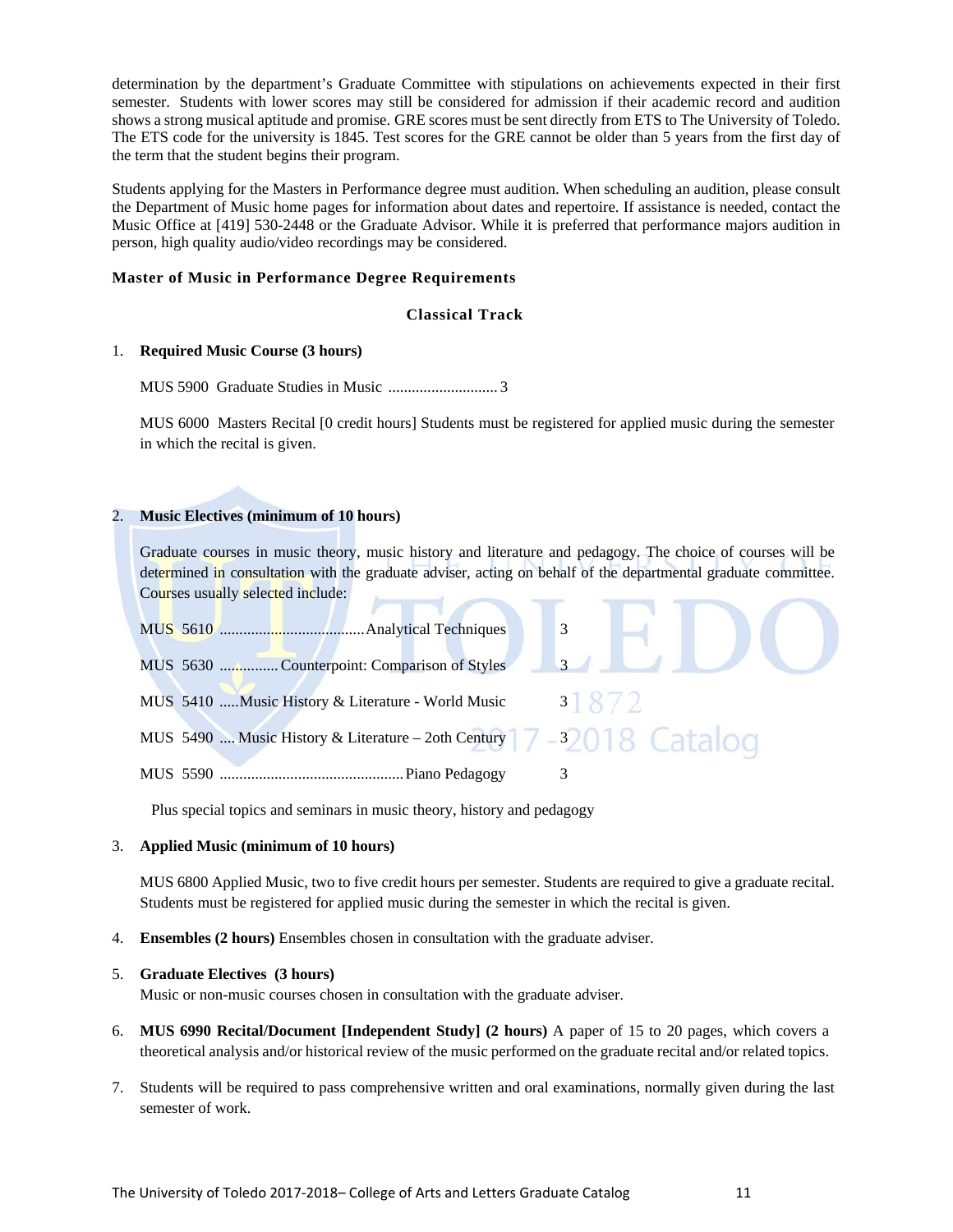# **Jazz Studies Track**

# 1. **Required Music Courses (3 hours)**

MUS 5900 Graduate Studies in Music ............................ 3

MUS 6000 Masters Recital [0 credit hours] Students must be registered for applied music during the semester in which the recital is given.

2. Jazz curriculum, 10 credit hours minimum, chosen with the approval of the advisor

**MUS 6600, JAZZ COMPOSITION AND ARRANGING SEMINAR…….2 [MAY BE REPEATED ONCE] MUS 6700 JAZZ IMPROVISATION SEMINAR…………………….2 [MAY BE REPEATED ONCE] MUS 6560 JAZZ CONDUCTING AND PEDAGOGY…………………2 MUS 6450 JAZZ HISTORY, STYLE AND ANALYSIS………………...3 `SPECIAL TOPICS SEMINARS [MUS 6980]……………………1-3**

# 3. **Applied Music (minimum of 10 hours)**

MUS 6800 Applied Music, two to five credit hours per semester. Students are required to give a graduate recital. Students must be registered for applied music during the semester in which the recital is given.

1872

4. **Ensembles (4 hours minimum)** chosen in consultation with the graduate adviser.

**MUS 5020 JAZZ ENSEMBLE…….1** 

**MUS 5050:137 JAZZ COMBO….1** 

**MUS 5150 VOCALSTRA…………..1** 

5. **Graduate Electives (1 hour)**

7 - 2018 Catalog Music or non-music courses chosen in consultation with the graduate adviser.

- 6. **MUS 6990 Recital/Document [Independent Study] (2 hours)** A paper of 15 to 20 pages, which covers a theoretical analysis and/or historical review of the music performed on the graduate recital and/or related topics.
- 7. Students will be required to pass comprehensive written and oral examinations, normally given during the last semester of work.

# **Master of Music in Music Education Degree**

For requirements of the master of music education degree, students must meet requirements for the degree as stated in the Judith Herb College of Education graduate section of the catalog.

# **DEPARTMENT OF PHILOSOPHY**

*John Sarnecki, Chair Benjamin Grazzini, Graduate Adviser*

The Department of Philosophy offers a two-year program of study towards the completion of Master of Arts degree in Philosophy. Admissions are opento students with undergraduate degrees in philosophyand to interested students from other academic disciplines. Qualified students from other majors or concentrations will also be considered for admittance. This program is designed to prepare students for higher level graduate work and

The University of Toledo 2017-2018– College of Arts and Letters Graduate Catalog **12**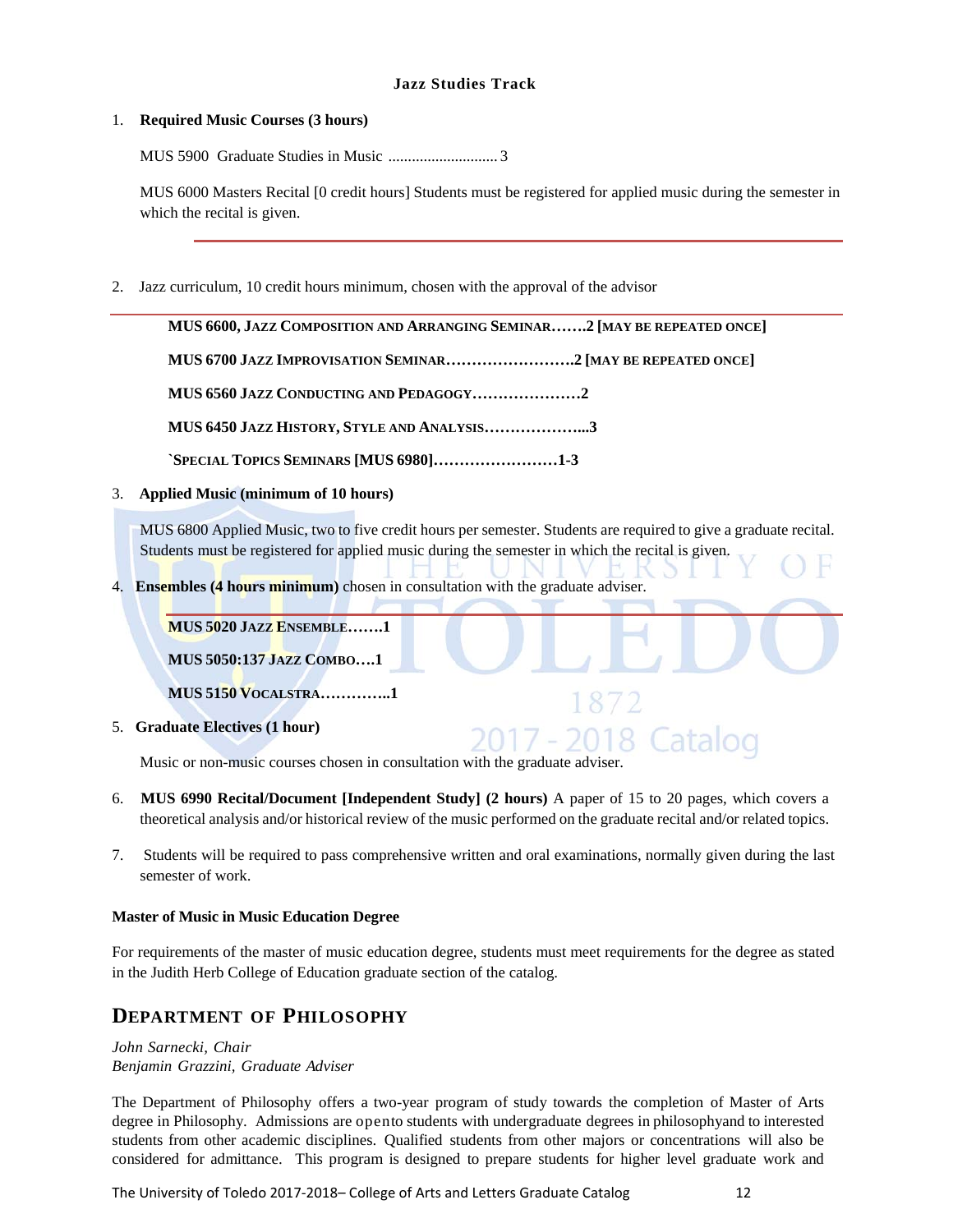success in top flight Ph.D. programs in both continental and analytic philosophical traditions as well as prepare students to teach philosophy in graduate school or at a community college level.

### **Requirements for the Master's Program**

Our degree program includes both a thesis option (which includes an extended written treatment of a topic in the candidate's area of specialization) and a non-thesis option (which involves additional courses and a qualifying exam in an area of specialization). Both tracks require a minimum of 33 credit hours, though students have the opportunity to pursue additional credits. Students may opt for either track, though students who do not pass the thesis qualifying examination must satisfy the non-thesis requirements to complete their MA.

For the degree of Master of Arts, students must meet the following departmental requirements:

**Thesis option:** Completion of at least 27 semester hours of graduate credit in courses offered by the department of philosophy, excluding independent readings and research courses; pass a qualifying or prospectus examination in the area of the student's thesis; a written thesis for 6 semester hours of credit; and an oral examination covering the material of the student's thesis and a general competency in the subject areas relevant to the thesis.

**Non-thesis option:** Completion of 33 semester hours of graduate credit in courses offered by the department of philosophy, excluding i n d e p e n d e n t readings and research courses; and completion of an examination in one sub-field or area of competency in contemporary philosophy chosen by the student in consultation with the faculty.

For both options: Completion of PHIL 3000 or 6000 (or its equivalent or satisfied as an undergraduate); completion of PHIL 3210 and 3230 (or their equivalents in the student's undergraduate program); and completion of at least 42 semester hours of graduate and undergraduate credit in philosophy.

2017 - 2018 Catalog

Students must also satisfy the requirements of the College of Graduate Studies as specified in the graduate student handbook.

# **DEPARTMENT OF POLITICAL SCIENCE AND PUBLIC ADMINISTRATION**

*Sam Nelson, Chair Renee Heberle, Director, M.A. Program*

### **Master of Arts in Political Science (M.A.)**

The Master of Arts program is designed to help students become thoroughly grounded in the knowledge base and research methods of political science. The department offers study in four areas of the discipline -- American government, comparative government, international relations, a nd political theory.

#### **Admission Requirements**

Requirements for admission are a bachelor's degree from an accredited educational institution, acceptable scores on the GRE General Test, and three letters of recommendation from those in a position to judge the academic qualifications of the applicant. Official results should be sent to the College of Graduate Studies. While the College of Graduate Studies allows a minimum undergraduate GPA of 2.7, those near this threshold should have demonstrated significant improvement in the last two years of their undergraduate work.

Those admitted to the M.A. program normally begin their study during the fall semester. Applications for admission and financial aid should be submitted by March 15, although applications for admission alone are welcome at any time.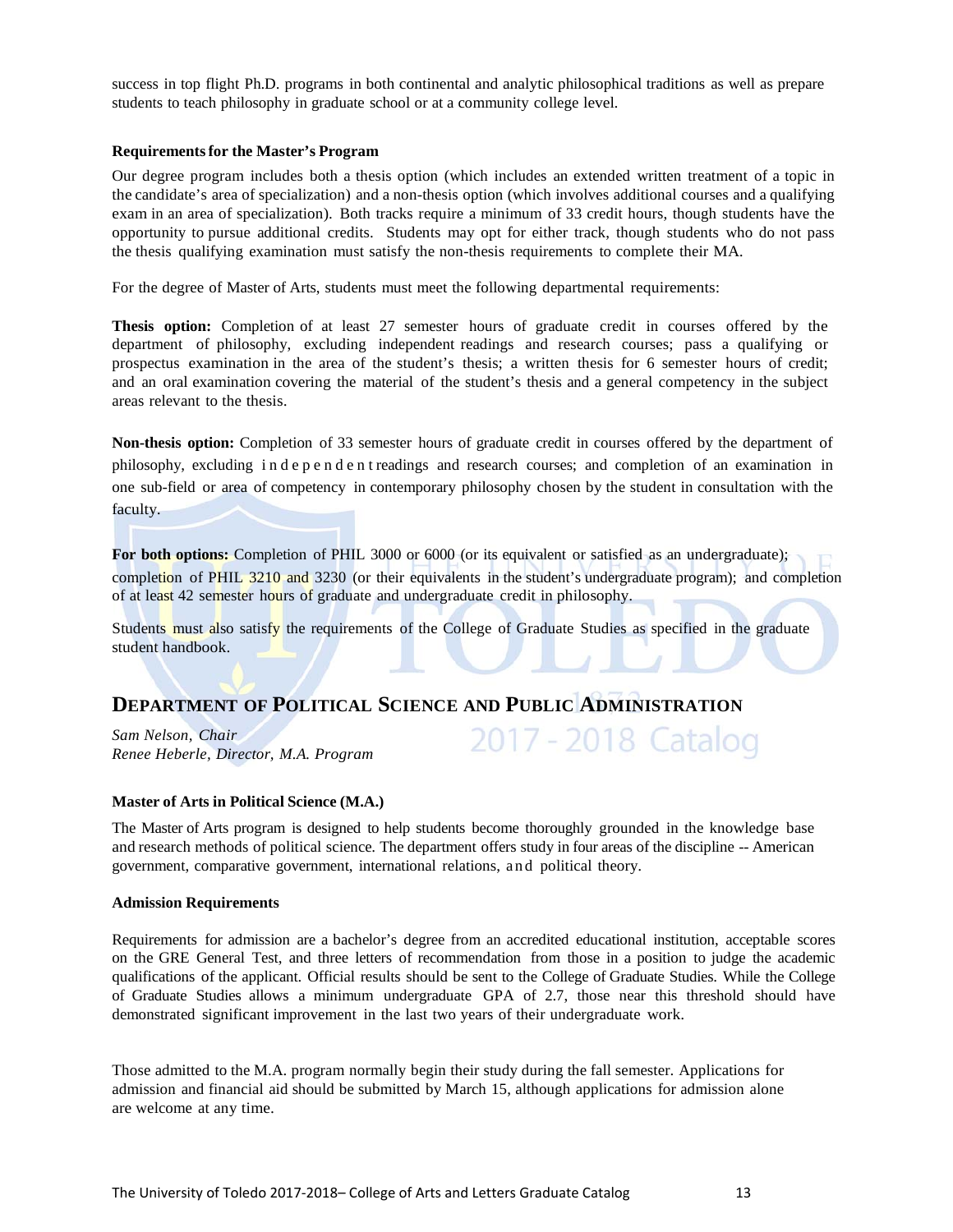# **Degree Requirements**

There are two options:

- 1. Thesis option
	- a. 30 semester credit hours;
	- b. Three seminars or lecture courses open only to graduate students: several 5000-level courses (3 hours) and any 6000-level course (3 hours each);
	- c. A required master's thesis: PSC 6960 (6 hours); and
	- d. Two courses (6 hours) may be taken outside of the department.
- 2. Non-thesis option
	- a. Complete 33 semester credit hours.
	- b. Create and submit a portfolio to the MA Committee for assessment. At a minimum this will include two seminar papers completed through their coursework. It will also include other work as decided by the student and her or his advisor.
	- c. Complete and pass a comprehensive examination focused on the appropriate subfield of political science. The portfolio will be used by the committee to develop comprehensive examination questions.

THE UNIVERSI

The student may do an independent r eadings for credit toward their 33 credit hours as they prepare for the comprehensive examination. All planning for this alternative path must begin at the latest during the student's third semester or equivalent thereof.

Up to 12 hours of credit may be taken outside of the department. It may also include up to six hours of internship credit. These must be approved by the program adviser or by the adviser of the individual student.

# **Academic Standards**

M.A. students must maintain a minimum cumulative GPA of 3.0 overall and in their political science courses. Only those classes with a grade of C or higher may be counted toward the degree. A student receiving two grades below a B (i.e., of 2.67 or less) may be removed from the program.

# **Master of Public Administration (M.P.A.)** (Not accepting new applicants at this time)

The master of public administration (M.P.A.) is a professional degree for those pursuing administrative careers in government and nonprofit organizations. The program is accredited by the National Association of Schools of Public Affairs and Administration (NASPAA), and serves part-time and mid-career, as well as full-time students.

### **Admission Requirements**

Applicants to the M.P.A. program must satisfy the following requirements:

a. An undergraduate degree with a minimum GPA of 3.0 calculated on a 4.0 basis;

b. Scores from the GRE. A combined score of 1,000 (if taken before August 2011) or 300 (if taken in August 2011 or later) on the verbal and quantitative portions of the GRE is preferred, and the examination must have been taken in the past two years. With permission, the applicant may substitute scores for the Law School Admission Test (LSAT) or the Graduate Management Aptitude Test (GMAT);

c. Three or four letters of recommendation, which must be academically or employment related. These should be from individuals familiar with the applicant's academic abilities and professional goals. Applicants who obtained their undergraduate degrees in the last five years must submit at least two academic letters; and

d. A thoughtfully drafted statement of purpose.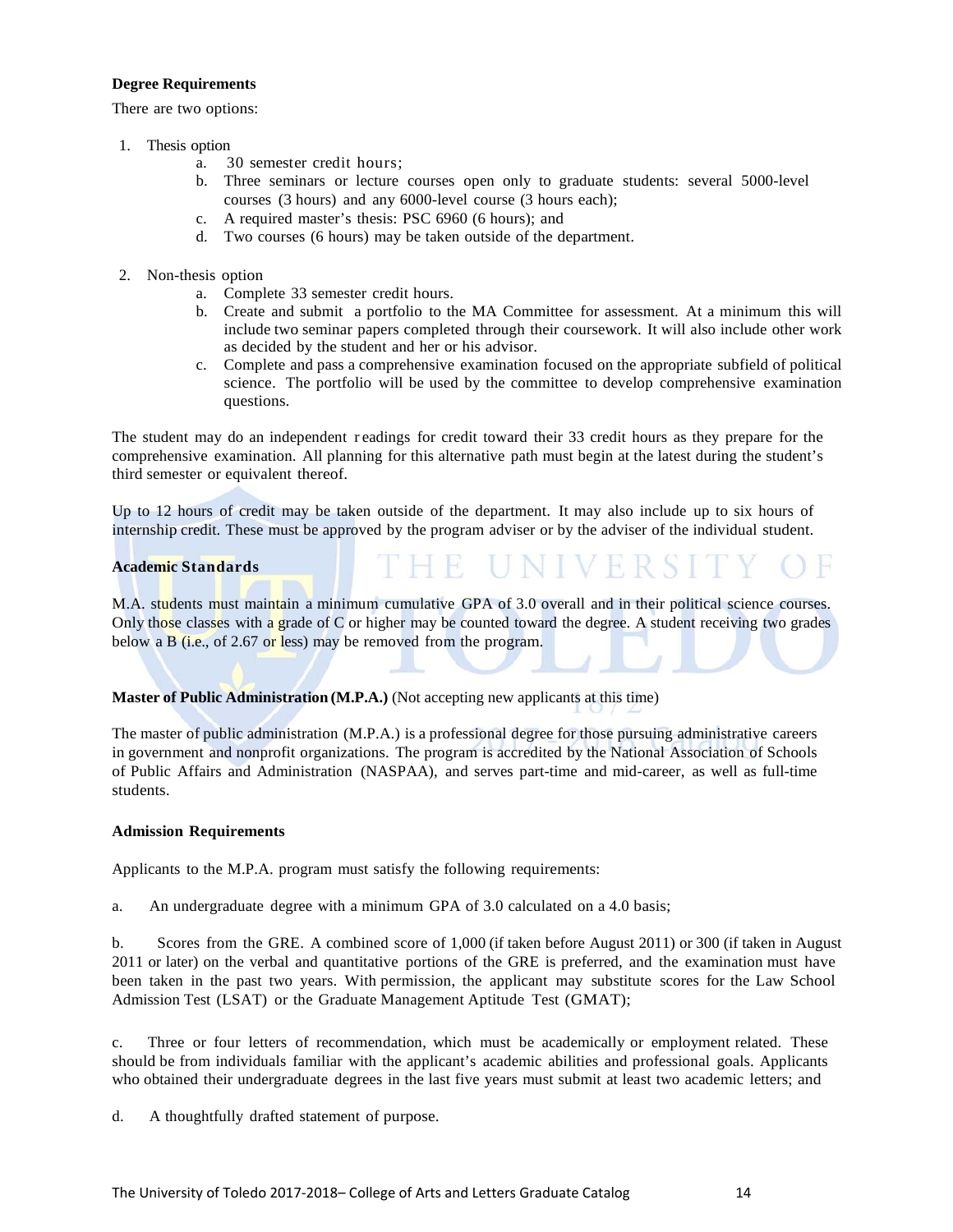# **Early Admission to M.A. in Political Science and Master of Public Administration Programs**

# **Description**

The Early Admission option allows advanced undergraduates with a major or minor in political science or public administration to enroll for graduate level credit in up to 9 hours of 4/5000 level classes. Students accepted in the Early Admission option receive both graduate and undergraduate credit for these classes; undergraduate instructional fees will apply to these three courses.

# **Eligibility**

To be eligible for the Early Admission program, students must have a major or minor in political science or public administration, be within one year of graduation, have a cumulative GPA of 3.3 or higher , and submit an application no earlier than three semesters prior to expected completion of the B.A. program.

### **Application Process**

To apply for the Early Admission program, students should complete an Application for Early Admission (available from the Department of Political Science and Public Administration), submit three letters of recommendation (from an undergraduate advisor and two undergraduate course instructors), a one page biographical sketch, and a regular graduate application form to the Chair of the Department of Political Science and Public Administration, MS 40, The University of Toledo, Toledo, OH 43606

Students accepted into this option will initially be granted provisional graduate admission to allow them to enroll in

5000-level courses in the Department of Political Science and Public Administration. To receive dual (undergraduate and graduate credit), the following conditions apply:

• Courses must be taken at The University of Toledo **after** acceptance into the Early Admission option

- Only 5000-level courses in Political Science and Public Administration may be included
- Must complete all graduate level requirements in the course and be evaluated by the same criteria as graduate students
- Must complete graduate plan of study indicating courses that will receive graduate

and undergraduate credit

# 2017 - 2018 Catalog

### **Degree Requirements**

All students must satisfy the following University and program requirements:

a. Program prerequisites: PSC 3420 (or equivalent).

b. General course work requirements: 12 graduate courses (36 hours), including at least five courses open only to graduate students, of which three must be at the 6000 level, with a minimum GPA of 3.0. This does not include prerequisites or experiential learning (Research Report for In-Service Students or Internship for Pre-Service Students).

c. Common core requirements:

| <b>PSC 5440</b><br><b>PSC 5470</b><br><b>PSC 6110</b><br>Research Methods in Political Science and Public Administration $\dots$ 3<br><b>PSC 6410</b><br><b>PSC 6420</b><br><b>PSC 6430</b> | <b>PSC 5430</b> |  |
|---------------------------------------------------------------------------------------------------------------------------------------------------------------------------------------------|-----------------|--|
|                                                                                                                                                                                             |                 |  |
|                                                                                                                                                                                             |                 |  |
|                                                                                                                                                                                             |                 |  |
|                                                                                                                                                                                             |                 |  |
|                                                                                                                                                                                             |                 |  |
|                                                                                                                                                                                             |                 |  |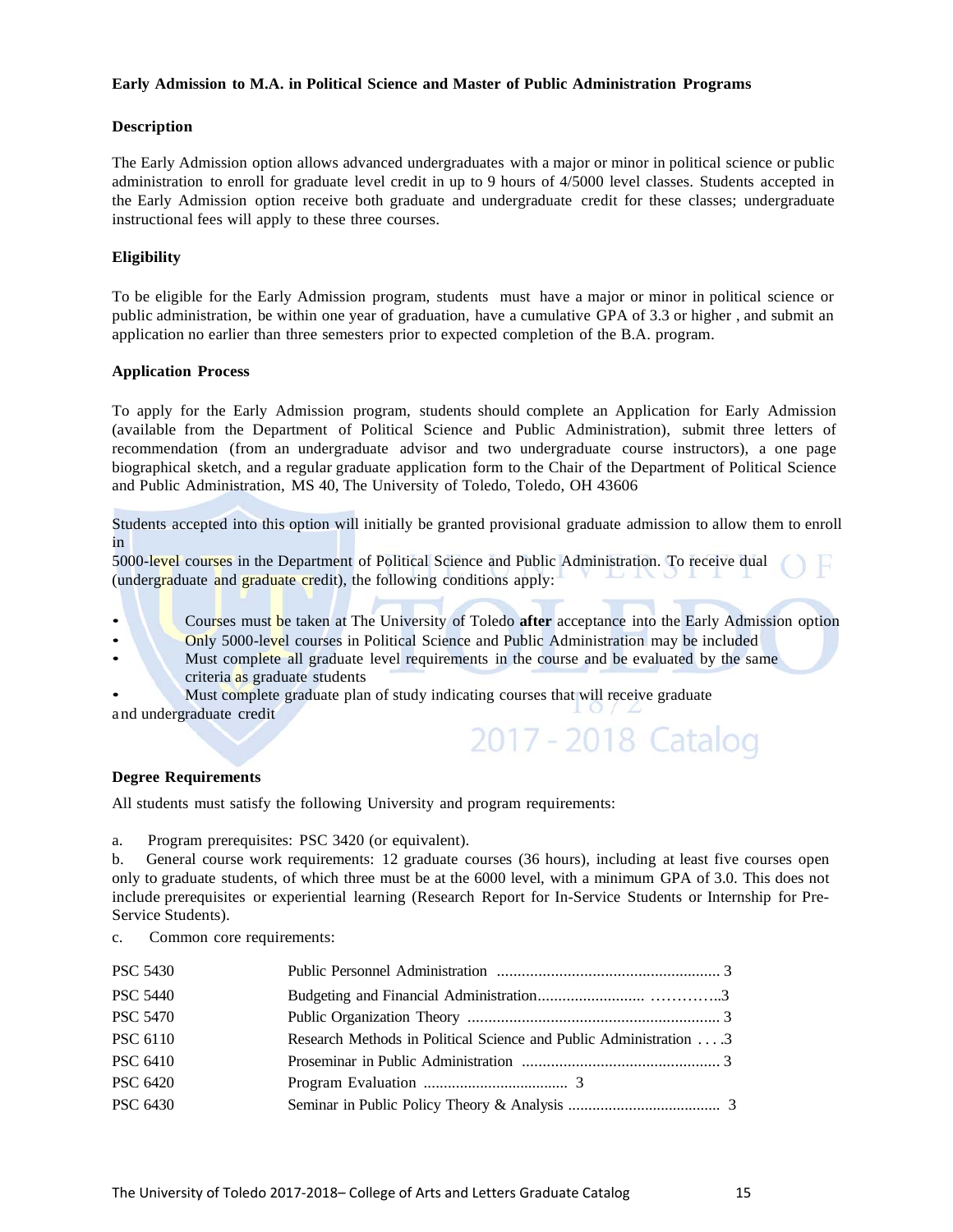d. Electives: Students must take a minimum of five additional courses (15 hours from the list of elective courses in general management, criminal justice, economics and financial administration, health administration, human resources management, nonprofit organizations and urban administration). Electives should be selected in consultation with the M.P.A. adviser and may be used to develop an area of specialization.

e. Experiential learning: All M.P.A. candidates must demonstrate the application of public administration theory, methods and techniques to a practical job situation. Those employed in a governmental or nonprofit agency at the professional level (in-service students) must complete PSC 5950. Those without government or nonprofit job experience at the professional level (pre-service students) must complete two credit hours of PSC 6940. At the end of the internship, the intern submits a final report and the agency supervisor submits an evaluation of the intern. Pre- service students should begin planning their internships with the program adviser before they expect to receive their degree.

f. Comprehensive examination: Students must pass a written comprehensive examination. A student who fails the examination may retake it once.

# **Certificate Program in Management of Non-Profit Organizations** (Not accepting new applicants at this time)

This program is intended both for professionals already working or volunteering in the nonprofit sector, and for students without professional experience who seek to prepare themselves for nonprofit careers.

The fundamental organizational and management principles provided by this program can be used by leaders in the nonprofit sector to strengthen both their systems and service delivery. The Certificate will prepare students to lead and administer nonprofit organizations as paid staff, directors, board members, philanthropists or volunteers in human- service, cultural, educational, religious and community organizations. In addition, students in the MPA and

other graduate programs can use their elective hours to earn this certificate.

The program consists of four required courses from the department of political science and public administration and marketing, and one elective selected from an approved list available from the Program Director.

Required courses: Mgmt. of Nonprofit Org (PSC 5410), Budgeting & Financial Admin (PSC 5440), Public Personnel Admin (PSC 5430), Marketing for Nonprofit Org (MKTG 5170), or Marketing Systems (MKTG 5410).

Undergraduate Prerequisite: PSC 3420, Principles of Public Administration or equivalent, or permission of Program Director.

### **Certificate Program in Municipal Administration** (Not accepting new applicants at this time)

The primary purpose of this certification is to strengthen the professional management skills of personnel in responsible local government administrative positions. These include supervisors, department heads, administrative assistants and others who need more management training to enhance their career prospects. Students in the M.P.A. program may also use their electives to receive this certificate. In addition, this certificate program is appropriate for graduate students in geography and planning and civil engineering who wish to improve their knowledge of administration.

### **Certificate Program in Health Care Policy and Administration** (Not accepting new applicants at this time)

This program is intended for students who are interested in pursuing mid-level careers in the health-care field or for those already working in the field who want to expand their knowledge without pursuing a formal graduate degree program in health administration. The program is composed of five courses in the departments of political science and public administration, health education, finance, and related areas.

- Health Care Policy (PSC 5330) or Issues in Public Health (PUBH 664)
- Health Care Delivery Systems (PSC 5350) or PUBH 664
- Health Systems Management (PSC 6440)

The University of Toledo 2017-2018– College of Arts and Letters Graduate Catalog **16**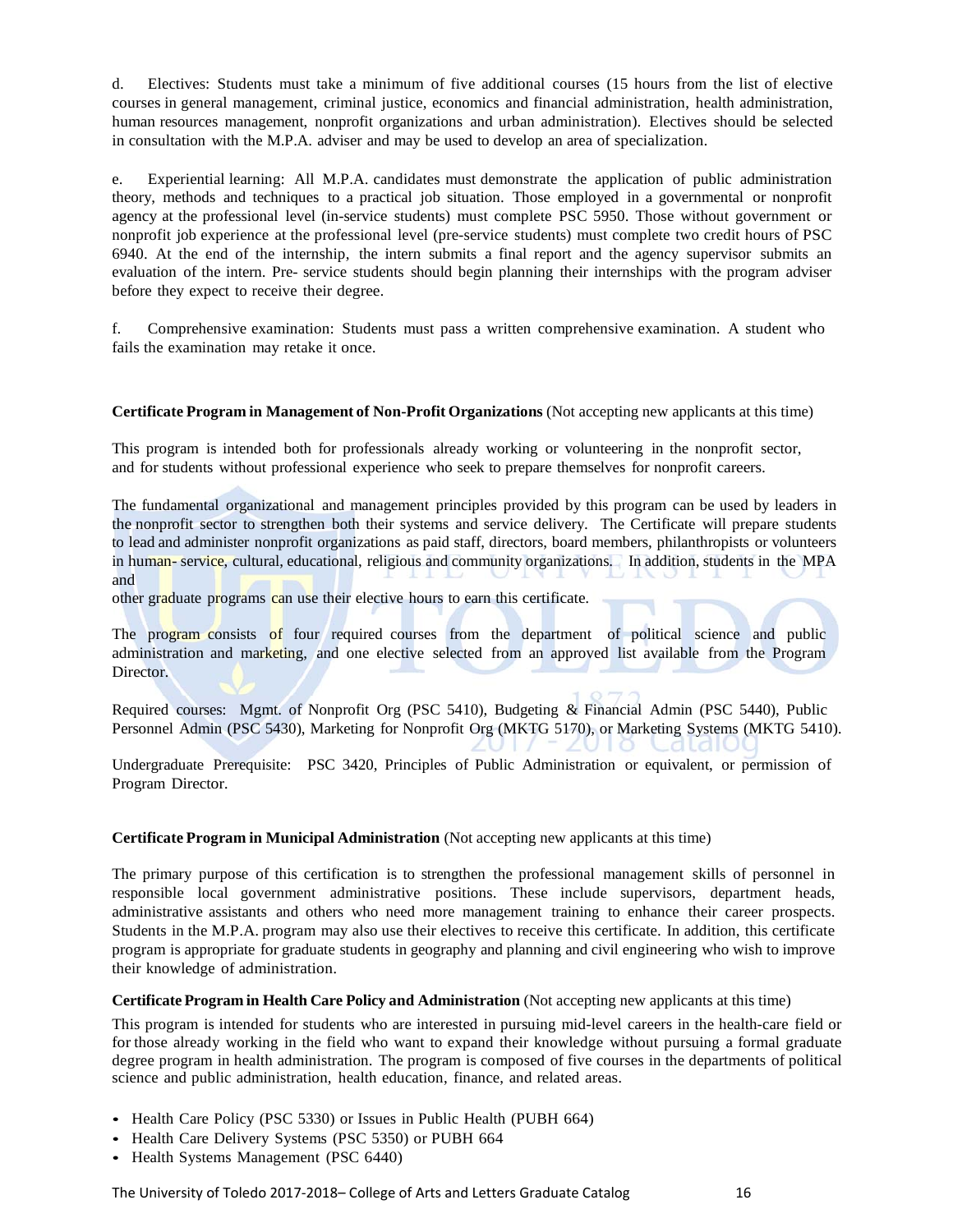• Two additional courses chosen from the Departments of Health and Rehabilitative Services, Economics, Sociology, Finance, or Management, in consultation with a faculty adviser from the MPA program.

# **Joint J.D./M.P.A. Degree** (Not accepting new applicants at this time)

The J.D./M.P.A. dual degree program offers graduate students the opportunity to earn two graduate degrees evidencing the completion of the curriculum for the juris doctor (J.D.) from the College of Law and the curriculum for the master of public administration (M.P.A.) from the College of Languages, Literature and Social Sciences

department of political science and public administration. The program is administered jointly by the College of Law and the department of political science and public administration. The program is designed for students who wish to be effective in administrative and regulatory positions in public and in private, nonprofit organizations.

### **Admission Standards and Requirements**

To be admitted to the J.D./M.P.A. program, a student must first be admitted to both the College of Law and the M.P.A. program in the department of political science and public administration. The student must qualify for admission to each degree program, make separate application for admission to each program, and be admitted to each program in order to be eligible for the J.D./M.P.A. program.

After admission to the College of Law and the M.P.A. program in the department of political science and public administration, the student must be admitted to the J.D./M.P.A. program by the coordinating committee.

# **Requirements for Degrees and Continued Participation in the Program**

**Juris Doctor:** In order to qualify for the juris doctor from the College of Law, a student must comply with all the academic and nonacademic rules of the college, with respect to the admission process and during the period after initial enrollment in the college until the granting of the degree. The College of Law will grant credit toward the J.D. for certain courses taken in the department of political science and public administration under the J.D./M.P.A. program, as detailed below.

**Master of Public Administration Degree:** In order to be eligible for the M.P.A. degree from the department of political science and public administration in the College of Languages, Literature and Social Sciences, a student must complete at least 12 graduate-level courses (36 credit hours), including at least five courses open only to graduate students, of which three must be at the 6000 level, with an overall minimum GPA of 3.0. A student must complete any prerequisite courses and all required courses, and the M.P.A. experiential learning requirement. The department of political science and public administration will grant credit toward the M.P.A. degree for certain courses taken in the College of Law, as detailed below.

### **Course Requirements**

### **College of Law Credit for Certain Political Science Courses in the J.D./M.P.A. Program:** Under the

J.D./M.P.A. program, up to 12 semester credit hours of approved graduate M.P.A. courses may be applied toward the completion of the total credit hours required for the J.D. The student must earn a grade of B (3.0) or better in an M.P.A. course for the course to be credited toward the J.D.

The 12 hours of approved M.P.A. courses are as follows:

On written application by the student, and for good cause shown, the associate dean of the College of Law may substitute another graduate PSC course for one on the approved list.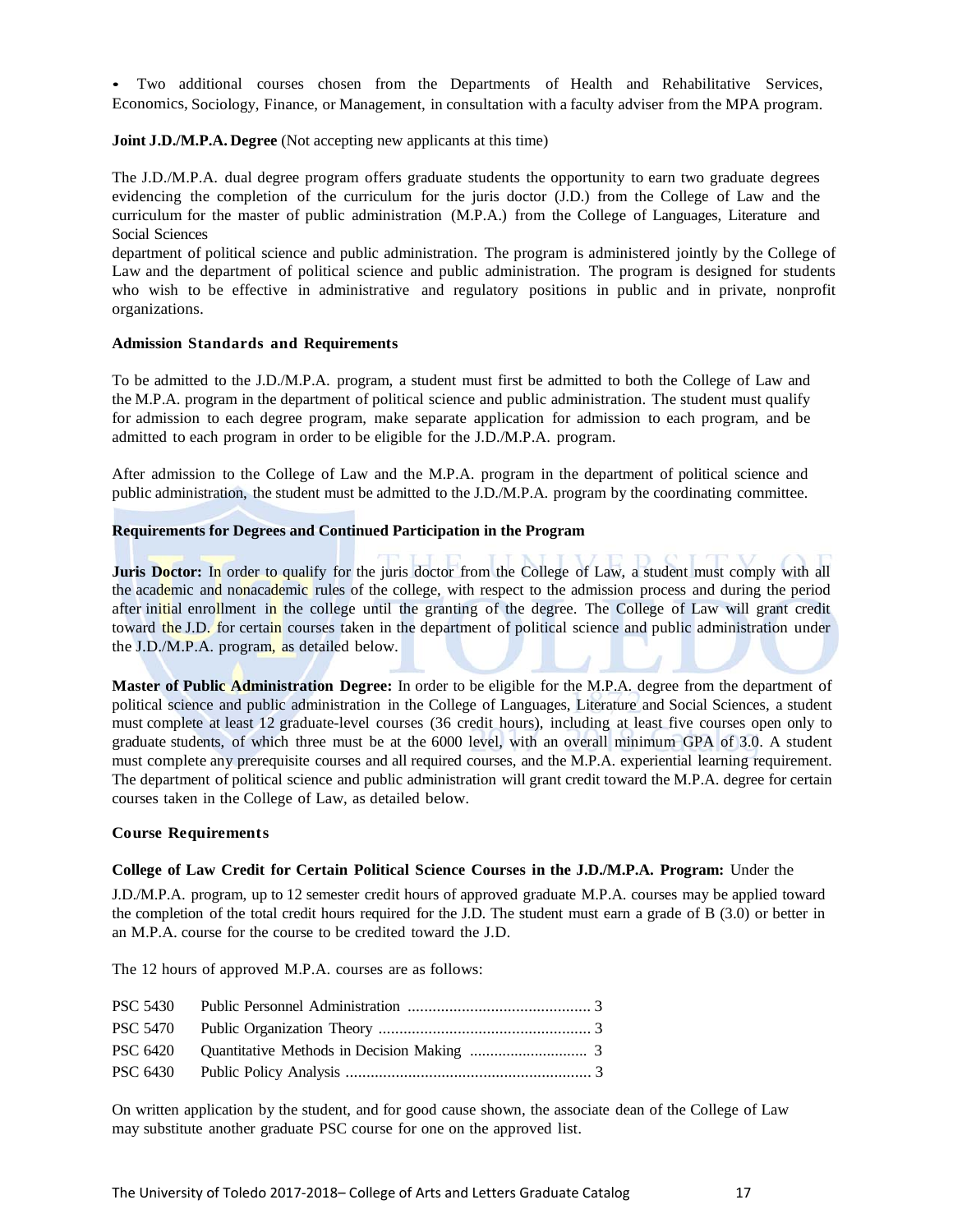**Political Science Credit for Certain College of Law Courses in the J.D./M.P.A. Program:** Under the J.D./M.P.A. program, up to 12 semester credit hours of approved upper-level courses in the College of Law may be applied toward the completion of the 36 credit hours required for the M.P.A. degree. In College of Law graded courses, the student must earn a grade of C (2.0) or better; and in College of Law ungraded courses, the student must earn a Pass or better for the course to be granted credit toward the M.P.A. degree.

**Scheduling:** A full-time student entering the College of Law must enroll full time exclusively in the College of Law beginning in the fall, for the first academic year. A part-time student entering the College of Law must enroll exclusively in the College of Law beginning in the fall of the first year, for two academic years.

After the initial first year or two years (as the case may be) in the College of Law, a student in the J.D./M.P.A. program is required to maintain his or her status as a student in the College of Law by taking at least one course for credit in the college during each academic year until the course requirements for the J.D. are completed.

# **DEPARTMENT OF PSYCHOLOGY**

*Kim Gratz, Chair Rickye Heffner,Associate Chair Jason Rose, Experimental Program Coordinator Sarah Francis, Director of Clinical Training* 

# **Requirements for the Master's Program**

Students enrolled in the doctoral program earn the M.A. degree in partial fulfillment of requirements for the Ph.D. degree.

A minimum of 38 semester hours beyond the bachelor's degree is required. Each student must complete specific course requirements and must complete a master's thesis. Although the program is designed to provide broad training in general psychology, it is expected that the thesis will be conducted within one of the following domains: clinical psychology, cognitive psychology, developmental psychology, psychobiology and learning, or social psychology.

A. Core Requirements (21 hours)

- 1. Statistics & Research Design (9 hours) 018 Catalog PSY 6100 Quantitative Methods in Psychology I (3 hrs) PSY 6110 Quantitative Methods in Psychology II (3 hrs) PSY 6130 Design & Evaluation of Psychological Research (3 hrs)
- 2. Core Content Courses: *Any two* of the following courses (6 hrs) PSY 6200 Systems of Personality (3hrs) PSY 6400 Cognitive Psychology (3 hrs) PSY 6500 Developmental Psychology (3 hrs) PSY 6600 Behavioral Neuroscience (3 hrs) PSY 6700 Social Psychology (3 hrs)
- 3. Research Requirements (6 hrs) PSY 6960 M.A. Thesis (6 hrs)
- 4. Other

Master's thesis passed by thesis committee If a student earns a grade of C+ or below in a course, that course will not be allowed to fill a requirement. If a student earns a second grade of  $C<sub>+</sub>$  or below, that student will be dismissed from the doctoral program.

- B. Concentration Requirements (17 hours)
	- Clinical Psychology Concentration (17 hours) 1. Clinical Core (14 hours) PSY 6210 Psychopathology (3 hrs) PSY 6220 Cognitive Assessment (4 hrs)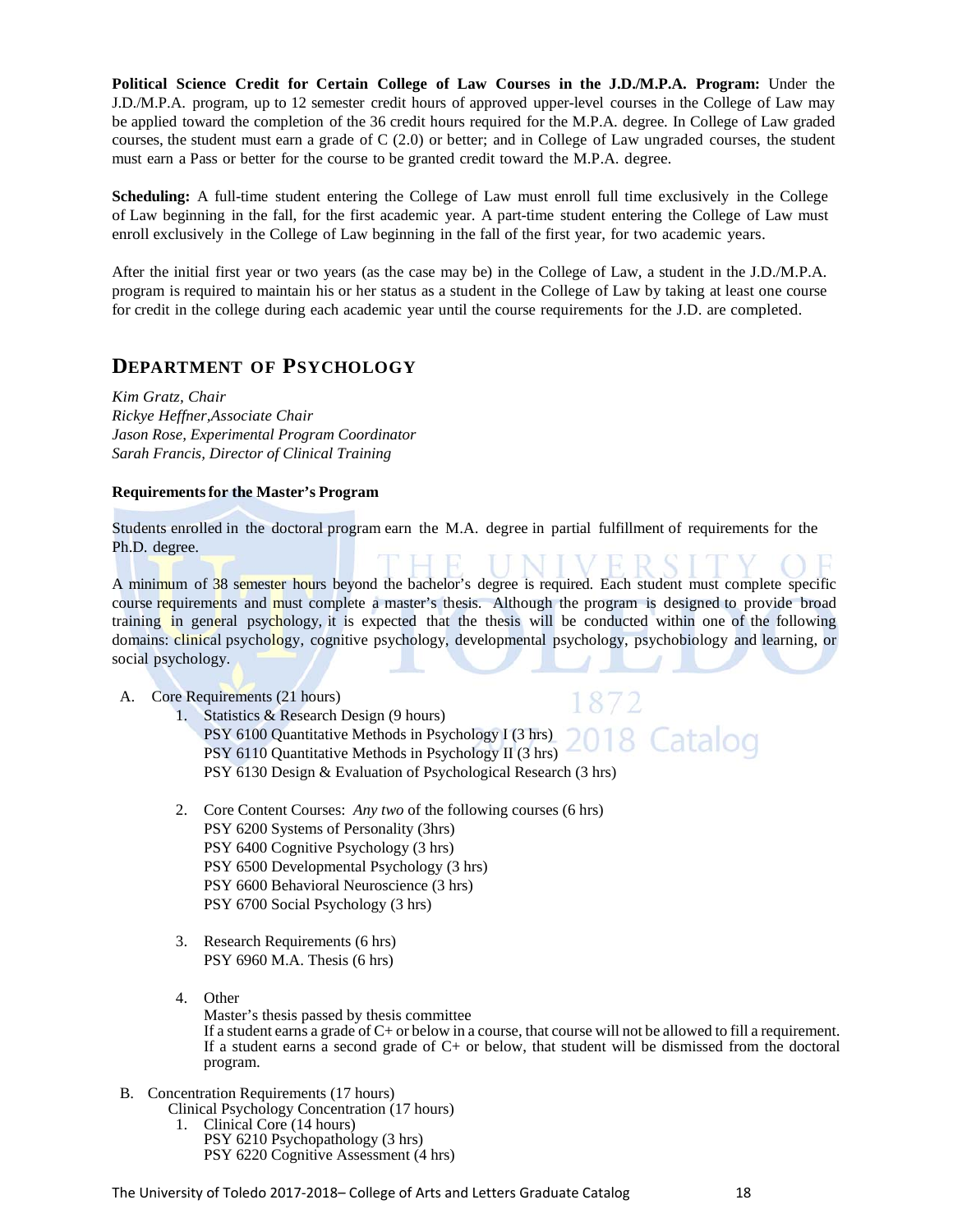PSY 6230 Personality Assessment (4 hrs) One psychotherapy didactic course (PSY 6310-6350) (3hrs)

- 2. Practicum (3 hrs) PSY 6390 Clinical Laboratory (3 hrs) PSY 6810 Clinical Practicum (0 hrs.)
- Experimental Psychology Concentration (17 hours)
- 1. Seminars: *Two of the following*, in area of specialization (i.e., social, cognitive, developmental, psychobiology), courses chosen outside of specialization must be approved by advisor and experimental coordinator (6 hours) PSY 6410 Seminar in Cognitive Psychology (3 hrs) PSY 6510 Seminar in Developmental Psychology (3 hrs) PSY 6610 Seminar in Psychobiology and Learning (3 hrs) PSY 6710 Seminar in Social Psychology (3 hrs) PSY 6810 Clinical Practicum (0 hrs.)
- 2. Research Practicum (11 hours)

#### **Requirements for the Doctoral Program**

A minimum of 92 semester hours of course work is required in the Ph.D. program in psychology, 44 hours of core requirements, and a minimum of 48 hours in one of two areas of concentration – experimental or clinical psychology. Training in clinical psychology, which is fully accredited by the American Psychological Association, provides students with a broad educational foundation in the science and the practice of clinical psychology. Training in experimental psychology allows students to focus on various aspects of cognitive psychology and language, developmental psychology, psychobiology and learning, and social psychology.

Applicants must satisfy admission requirements of the College of Graduate Studies, the College of Arts and Letters, and the department. Each applicant must submit an application, transcripts of previous academic work, three letters of recommendation, and GRE scores. A statement of purpose, which describes the student's research interests and career goals, is also required from each applicant.

The purpose of the doctoral program is to prepare students for careers in academia (teaching, research, clinical work), in mental health programs, in clinical intervention settings, as well as in other settings. Doctoral training emphasizes the inculcation of scientific attitudes with regard to the gathering and evaluation of information; the solving of basic and applied research problems; and clinical assessment and psychotherapy. Each student must complete specific course requirements, a master's thesis, doctoral examinations, and a doctoral dissertation. An individual plan of study is developed by the student in consultation with the academic adviser and advisory committee. 117 - 2018 (

- A. Core Courses taken by all students (44 credits)
	- 1. Core Methods Courses (12 credits) PSY 6100 Quantitative Methods in Psychology I (3) PSY 6110 Quantitative Methods in Psychology II $(3)$ PSY 6130 Design & Evaluation of Psychological Research (3) Advanced Statistics Elective, approved by advisor (3)
	- 2. Core Content Courses (12 credits) 4 courses from the following list: PSY6200/7200 Systems of Personality (3) PSY 6400/7400 Cognitive Psychology (3) PSY 6500/7500 Developmental Psychology (3) PSY 6600/7600 Behavioral Neuroscience (3) PSY 6700/7700 Social Psychology (3)

\*Students specializing in the clinical area must demonstrate broad and general exposure to the current body of knowledge and methods in *each* of these core areas. If this is not done through one these content courses, it must be done through a seminar course or other activity at the graduate level with sufficient breadth. Students must take at least 3 courses from the previous list. Broad and general exposure to the other 2 core areas can be demonstrated by taking either graduate seminar courses through the Department or graduate courses elsewhere. Alternatives must be coordinated with the Faculty Mentor and approved by the DCT

\*\* Students must fulfill a History and Systems of Psychology requirement that is not regularly offered as a formal course in the Department. The program fulfills this history requirement---which is required by APA and most state licensing boards---by including the history and systems component.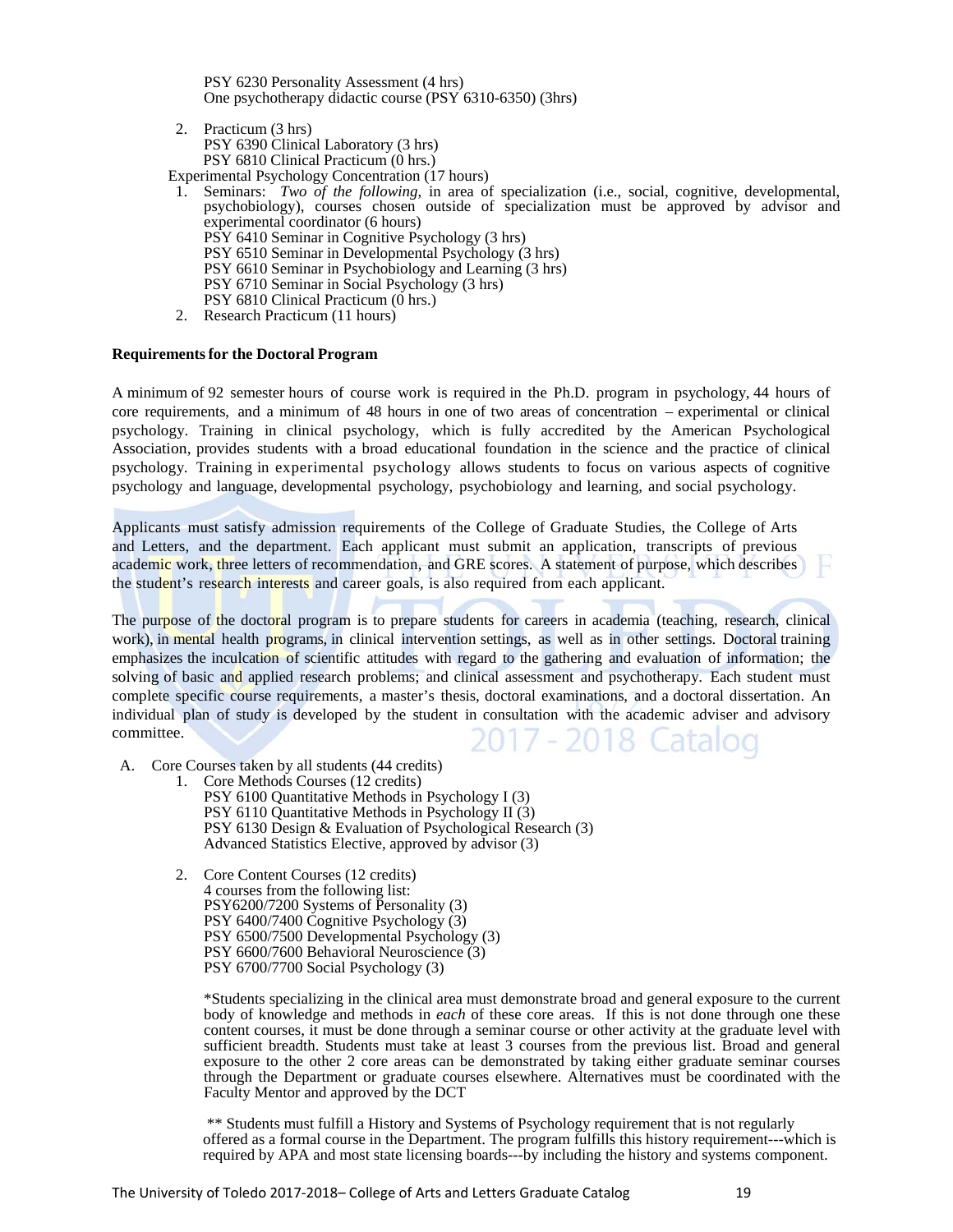- 3. Research Requirements (20 credits) PSY 6960 M.A. Thesis (6) PSY 8960 Ph.D. Dissertation (14)
- 4. Other

Qualifying Exam passed by committee. Doctoral dissertation passed by dissertation committee. Minimum GPA 3.0 If a student earns a grade of C+ or below in a course, that course will not be allowed to fill a requirement. If a student earns a second grade of C+ or below, that student will be dismissed from the doctoral program.

B. Concentration Requirements (48 credits)

# **Clinical Area**

- 1. Systems of Psychology (6 credits) PSY 6260/7260 Professional and Ethical Issues (3 hrs.) PSY 6050/7050 Culture and Psychology (3 hrs.)
- 2. Clinical Core (14 credits) PSY 6210/7210 Psychopathology (3) PSY 6220/7220 Cognitive Assessment (4) PSY 6230/7230 Personality Assessment (4) *And at least one* of the following (3): PSY 6310/7310 Psychotherapy with Children and Adolescents PSY 6330/7330 Psychodynamic Therapy PSY 6340/7340 Cognitive-Behavioral Psychotherapy PSY 6350/7350 Family and Couple Therapy
- 3. Clinical Practica (21 credits)
	- PSY 6390/7390 Clinical laboratory (3)

*At least 18 hours* from the following courses that can be repeated for credit: PSY 6810/7810 Clinical Practicum I (3) PSY 6820/7820 Clinical Practicum II (3)

- PSY 6830/7830 Clinical Practicum III (3)
- PSY 6840/7840 Clinical Practicum IV (3)

PSY 6850/7850 Family & Couple Practicum (3)

\*With advisor approval, students may substitute one year of clinical practica (6 credits) with research practica in the 3<sup>rd</sup> or 4<sup>th</sup> year only.

4. Electives (4 credits) To be chosen in consultation with and approved by the advisor

5. Other (3 credits) PSY 8940 APA Accredited Clinical Internship

### **Experimental Area**

- 1. Specialty Seminars (9 credits)
- Seminars should be in area of specialization and approved by the advisor; seminar courses outside of specialization must be approved by advisor and experimental coordinator.
	- PSY 6410/7410 Seminar in Cognitive Psychology (3) PSY 6510/7510 Seminar in Developmental Psychology (3) PSY 6610/7610 Seminar in Psychobiology and Learning (3) PSY 6710/7710 Seminar in Social Psychology (3)
- 2. Teaching (3 credits) PSY 7040 Teaching Practicum
- 3. Research Practica (30 credits) PSY 6030/7030 Research Practicum
- 4. Electives (6 credits) To be chosen in consultation with and with approval of the advisor

Iatalog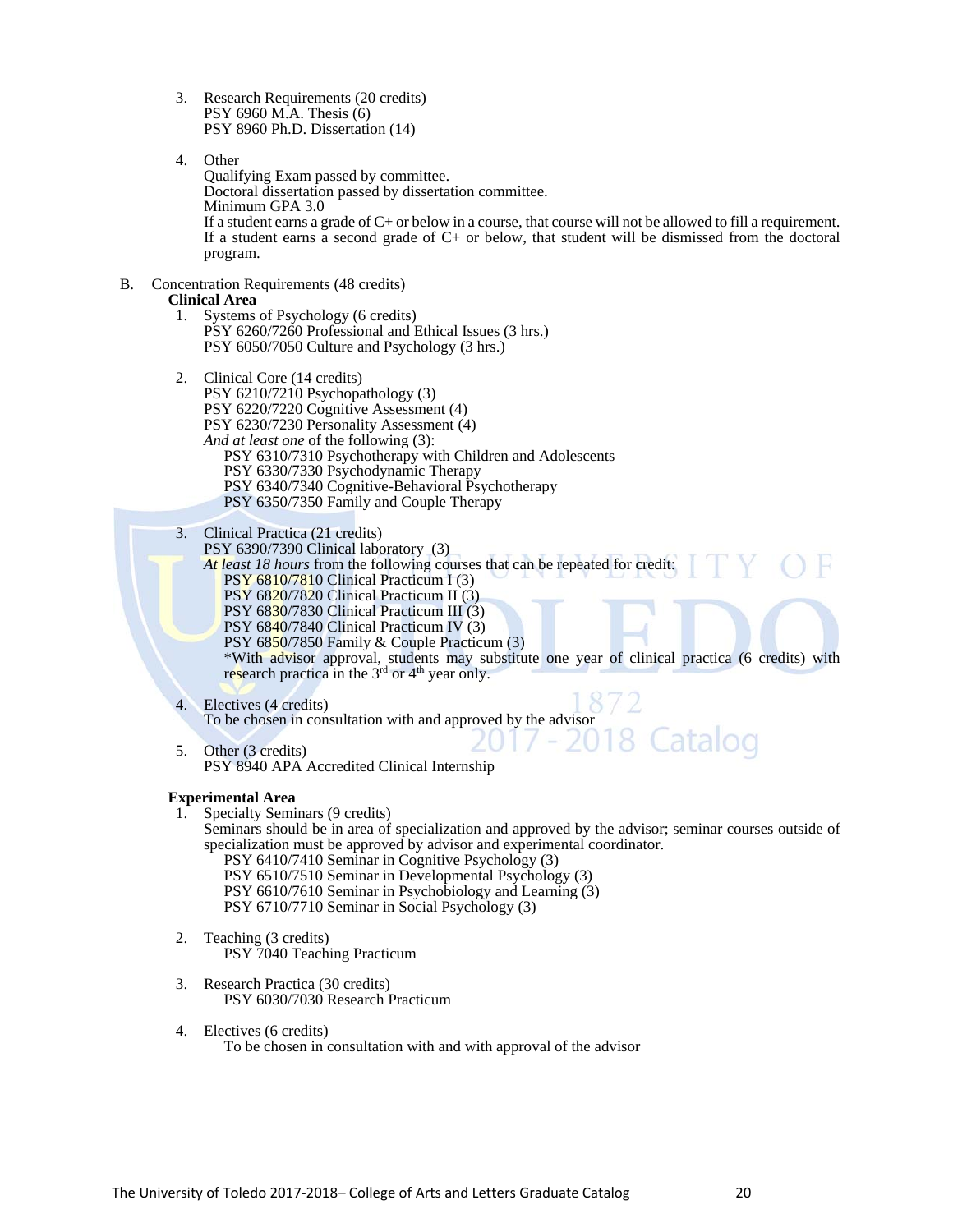# **SPATIALLY INTEGRATED SOCIAL SCIENCE (SISS)**

# *Kevin Czajkowski, Director*

The Spatially Integrated Social Science (SISS) Ph.D. Program is a multidisciplinary degree program offered jointly by a consortium of academic departments in the College of Languages, Literature and Social Sciences that include Geography and Planning, Economics, Political Science and Public Administration, and Sociology and Anthropology. This program is designed around the application of geographic information science, spatial statistics, spatial econometrics and spatial analysis to study the spatial dimension of human and social dynamics, including interaction of individuals and society, government, and market participants.

Students entering this program must have completed a master's degree, preferably in a Social Science discipline. In addition, all students admitted into the program must have completed two courses covering geographic information systems and one course in multivariate statistics. New graduate students who are deficient in these requirements must complete prerequisites prior to entering the program. All students seeking admission are required to provide transcripts, GRE scores, three academic letters of recommendation, and a statement of purpose. All students applying from universities outside of the U.S. are also required to submit TOEFL scores. Completion of the Ph.D. takes up to four years of study beyond the master's degree. The doctoral degree requires 60 semester hours beyond the Master's Degree with 36 course credits and 24 dissertation credits.

# **Requirements for the Ph.D.**

**Course Work**. The doctoral degree requires 60 semester hours beyond the Master's Degree with 36 course credits and 24 dissertation credits. 18 credits (six courses) are mandatory core courses (SISS 7010, 7020, 8010, 8020, 8030,8040). Two advanced seminar courses (6 credits) selected from SISS 7030, 8150, 8160, 8170, 8180, 8190, 8200,8210). Two elective courses (6 credits) selected within one of the allied social science departments participating in the program: Geography and Planning, Economics, Political Science and Public Administration, or Sociology and Anthropology. Two additional courses (6 credits) from advanced seminar courses or electives. All courses must be approved by the program director or dissertation advisor. Enrollment for dissertation credit is reserved for the third and fourth years of the program after course work has been completed and the qualifying exam has been passed.

**Comprehensive Examination**. A comprehensive examination will be scheduled for the summer following the end of the first year of the graduate program and will cover material presented in the first five core courses of the program. To qualify, a student must have a "B" or better in all five core courses. Upon successful completion of the examination, the student can begin taking the advanced seminars and electives in the second year of residence.

**Dissertation**. Each student must complete 24 credit hours of dissertation (SISS 8960). In the Spring Semester of the second year of residence, students can begin to establish a Dissertation Advisory Committee. Students will also enroll in the final core course (SISS 8040: Research Design). It is during this time that the student should begin to focus on establishing a dissertation topic. A Qualifying Exam will be administered at the beginning of the Fall Semester of the student's third year. The Qualifying Exam will test each student on the basis of their knowledge and skills in the area(s) of their dissertation topic. Upon completion of the qualifying exam, students will prepare a dissertation proposal and defend it by end of semester. Upon successful completion of the defense, each student will work on their dissertation for the remainder of Year 3 and up to Year 4.

# **DEPARTMENT OF SOCIOLOGY AND ANTHROPOLOGY**

*Patricia Case, Chair Dwight Haase, Graduate Director*

# **Requirements for the Master's Program**

Regular admission to the Master of Arts and Master of Arts and Education degree programs in Sociology requires meeting the admission requirements of the College of Graduate Studies, including presentation of scores on the aptitude sections of the GRE for any applicant with an undergraduate GPA below 2.7.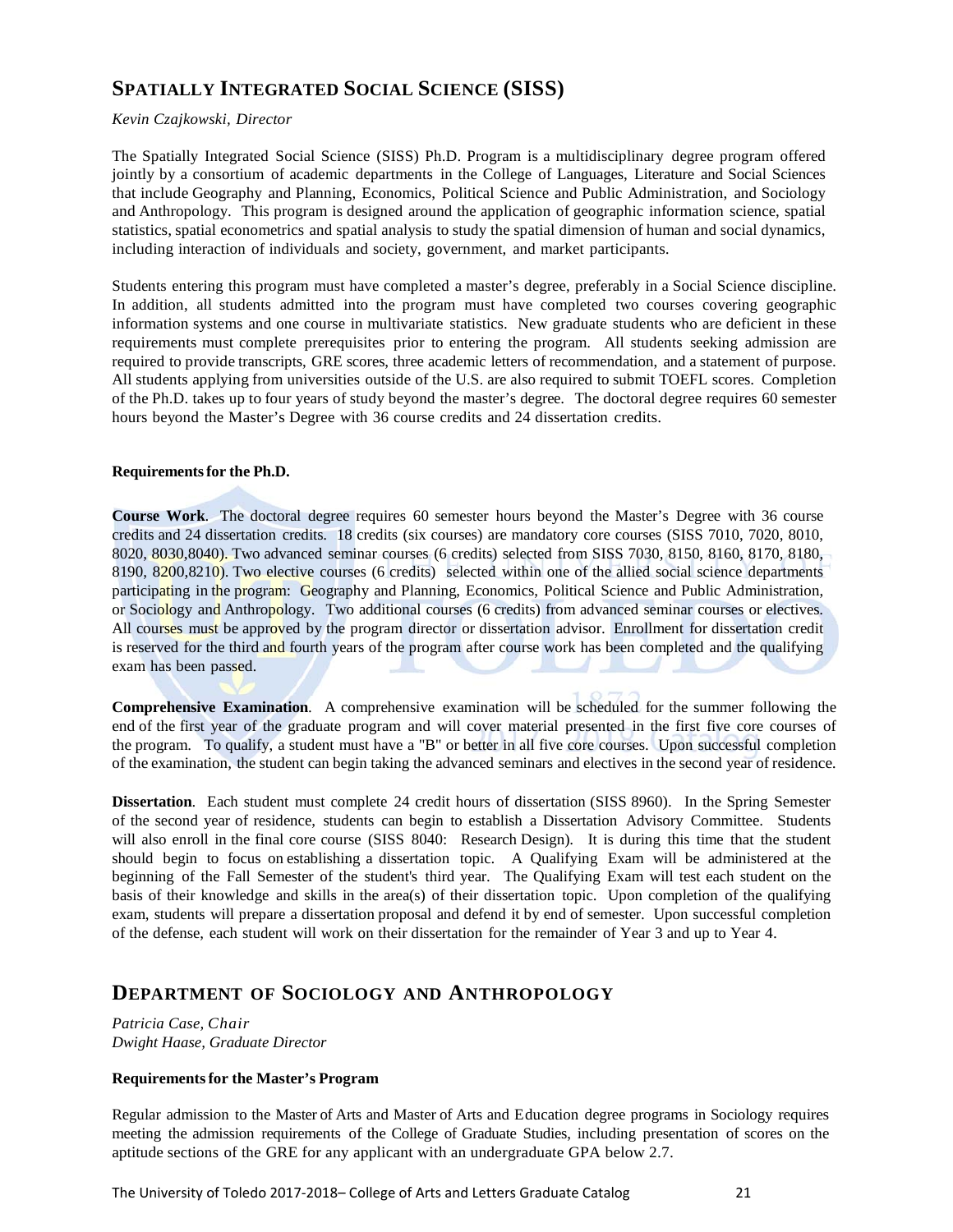The Master of Arts in Sociology requires a minimum of 36 credit hours of study. These hours are made up of required courses in theory, methods, and statistics (see B below); elective course work (see C below); and completion of a thesis, an internship or additional course work (see D below).

The program requirements are:

# A. **Required background courses (0-9 hours)**

(For students who have not completed these or equivalent undergraduate courses):

| SOC 5040 Classical Theory                                    | 3 |
|--------------------------------------------------------------|---|
| SOC 5270 Social Research Methods                             | 3 |
| SOC 5290 Social Research Statistics                          | 3 |
|                                                              |   |
| Core courses required of all students (9 hours)<br><b>B.</b> |   |
| SOC 6040 Advanced Sociological Theory or                     |   |
| SOC 6050 Advanced Social Theory & Political Economy          | 3 |
| SOC 6270 Advanced Social Research Methods                    |   |

SOC 6290 Advanced Social Research Statistics 3

C. **Program electives (12-21 hours):** These may be completed by choosing from 5000- and 6000-level courses offered in sociology. Two courses must be Sociology seminar courses (e.g. SOC 6930)… No more than six hours taken outside of the Department of Sociology and Anthropology may be applied towards electives.

Generally, students may take no more than six hours of independent study or research (5990, 6900, 6990) to complete their degree requirements. Exceptions may be approved by the graduate adviser to a maximum of six hours. NIVEKSI

Typically, students may apply no more than six hours taken outside the department toward completion of the degree requirements. Exceptions may be approved by the graduate committee.

Students in the M.A. degree program may choose to use their elective hours to focus on a substantive area of the discipline. The faculty areas of concentration include social inequality, sustainability, urbanization, globalization, and labor studies.

D. **Thesis/Internship/Course Work (6 hours):** Students may choose to complete a thesis, an internship or two additional courses with adviser approval, organized and presented in a fashion consistent with College of Graduate Studies guidelines, the master's thesis is an original piece of research developed in collaboration with a full-time member of the departmental faculty who serves as thesis committee chair. Two additional fulltime faculty members (at least one of whom is a member of the departmental faculty) must also serve as advisers to the student and are members of the thesis committee. Students should enroll in SOC 6960 for thesis credit; these hours will be graded on a S/U basis.

Students selecting the internship must develop this option in concert with a full-time faculty member, the Sociology Director of Graduate Studies, and a person from the field in which the internship is located. Examples of internship settings include community organizations, health facilities, criminal justice facilities, and government offices. Internships must place students in a position to make sociological observations about the setting. Students should incorporate these observations in the work (e.g., journals, progress reports, papers) that they submit to the faculty advisor. Students should enroll in SOC 6940 to receive credit for the internship; these hours will be graded on a S/U basis.

Students should consult with the graduate director for additional information about program requirements and options.